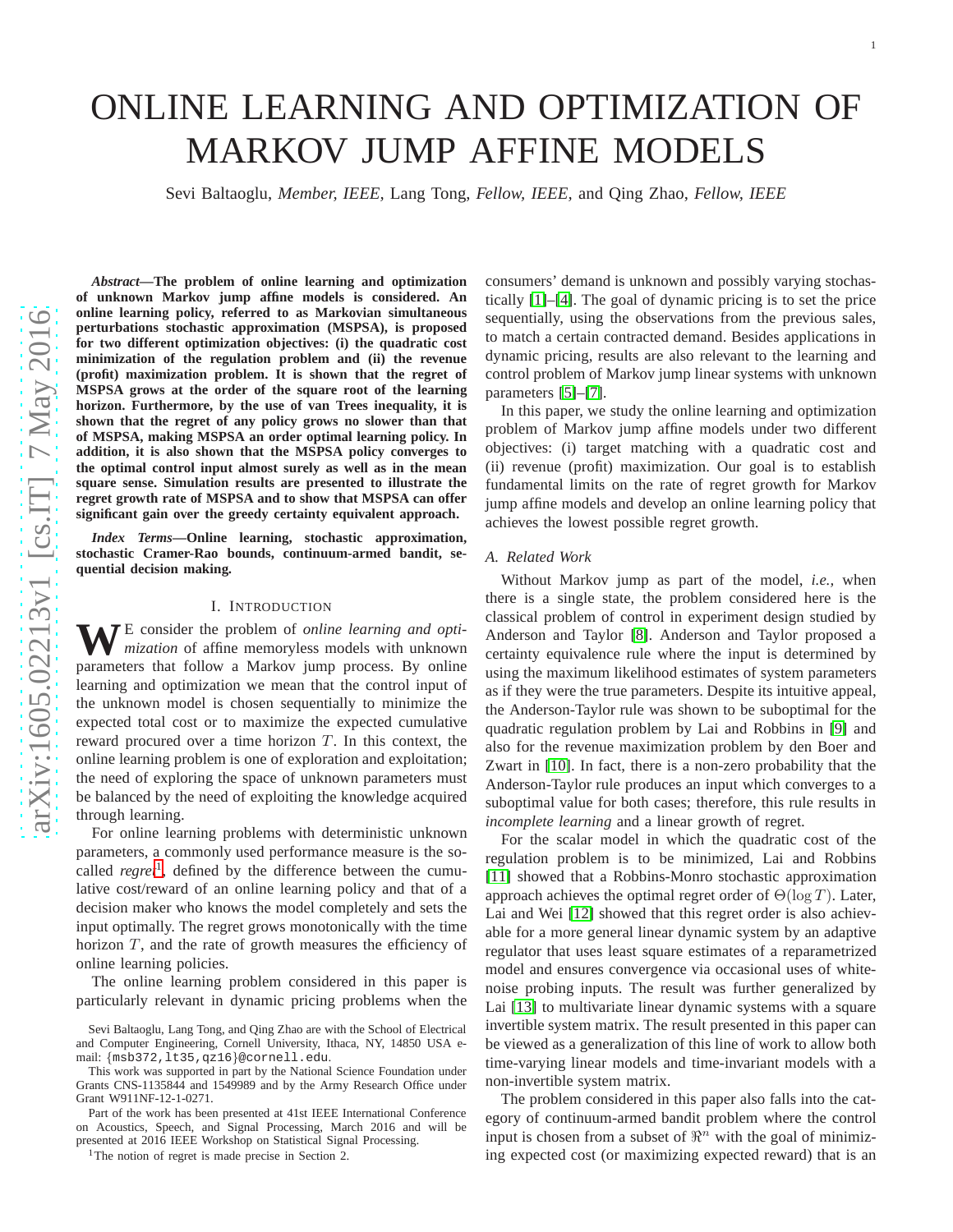unknown continuous function of the input. This problem was introduced by Agrawal [\[14\]](#page-12-10) who studied the scalar problem and proposed a policy that combines certainty equivalence control with Kernel estimator-based learning. Agrawal showed that this policy has a regret growth rate of  $O(T^{3/4})$  for a uniformly Lipschitz expected cost function. Later, Kleinberg [\[15\]](#page-12-11) proved that the optimal growth rate of regret for this problem cannot be smaller than  $\Omega(T^{2/3})$  and proposed a policy that achieves  $O(T^{2/3}(\log(T))^{1/3})$ . Kleinberg [\[15\]](#page-12-11) also considered the multivariate problem, *i.e.*,  $n > 1$ , and showed that an adaptation of Zinkevich's greedy projection algorithm achieves the regret growth rate of  $O(T^{3/4})$  if the cost function is smooth and convex on a closed bounded convex input set.

Within the continuum-armed bandit formulation, the work of Cope [\[16\]](#page-12-12) is particularly relevant because of its use of stochastic approximation to achieve the order-optimal regret growth of  $\Omega(\sqrt{T})$  for a different class of cost functions. Cope's results (both the regret lower bound and the Kiefer-Wolfowitz technique), unfortunately, cannot be applied here because of the time-varying Markov jump affine models treated here. Also relevant is the work of Rusmevichientong and Tsitsiklis [\[17\]](#page-12-13) on the so-called linearly parameterized bandit problem where the objective is to minimize a linear cost with input selected from the unit sphere. A learning policy developed in [\[17\]](#page-12-13) is shown to achieve the lower bound of  $\Omega(\sqrt{T})$  using decoupled exploration and exploitation phases. Even though the model considered in this paper is similar to the one in [\[17\]](#page-12-13) in terms of the observed output being a linear function of the input, in our paper, the unknown model parameters follow a Markov jump process and the specific cost functions studied are quadratic; thus the problem objective is different.

There is a considerable amount of work on dynamic pricing problem with the objective of revenue maximization under a demand model uncertainty in different areas such as operations research, statistics, mathematics, and computer science. In [\[18\]](#page-12-14), a multi-armed bandit approach with a regret growth rate of  $O(\sqrt{T \log T})$  was proposed for a nonparametric formulation of the problem. See also [\[19\]](#page-12-15) where the same problem under a general parametric demand model is considered and a modified version of myopic maximum likelihood based policy is shown to achieve the regret order of  $O(\sqrt{T})$ , and [\[10\]](#page-12-6) where a similar result is obtained for a class of parametric demand models. In both [\[18\]](#page-12-14) and [\[19\]](#page-12-15), authors proved that the lower bound for regret growth rate is  $\Omega(\sqrt{T})$ .

Besides more general classes of demand models, affine model similar to the one in this paper has been also studied extensively; *e.g.,* [\[2\]](#page-12-16)–[\[4\]](#page-12-1). In both [\[2\]](#page-12-16) and [\[3\]](#page-12-17), it is shown that approximate dynamic programming solutions may outperform greedy method numerically. A special case of our formulation of revenue maximization problem without any Markov jump characteristics (with time-invariant model parameters) is previously investigated by Keskin and Zeevi [\[4\]](#page-12-1). Keskin and Zeevi proposed a semi-myopic policy that uses orthogonal pricing idea to explore and learn the system. They showed that the lowest possible regret order is  $\Omega(\sqrt{T})$  for any policy, and their semi-myopic policy achieves this bound up to a logarithmic factor; *i.e.*,  $O(\sqrt{T} \log T)$ .

Even though the system model is assumed to be time-

invariant in most of the literature, there is a considerable amount of work especially in dynamic pricing that deals with time-varying demand models due to unpredictable environmental factors affecting demand; *e.g.,* see [\[20\]](#page-12-18) for a demand model that evolves according to a discrete state space Markov chain in a revenue management with finite inventory problem, and [\[21\]](#page-12-19) for a dynamic programming formulation of a profit maximization problem with an unknown demand parameter following an autoregressive process. See also [\[22\]](#page-12-20) for a revenue maximization problem with an affine demand model where the model parameters are time-varying, yet the cumulative change in the model parameters over the time horizon  $T$  is bounded. Since Keskin and Zeevi [\[22\]](#page-12-20) measure the regret of a policy by the difference between the cumulative cost of the policy and that of a clairvoyant who knows all the future temporal changes exactly and chooses the optimal action, their characterization of regret is too pessimistic for the Markov jump model considered here.

Some other examples of related work on online learning with time-varying models apart from dynamic pricing are [\[23\]](#page-12-21) and [\[24\]](#page-12-22). In [\[23\]](#page-12-21), Besbes, Gur, and Zeevi studied the online learning problem of more general time-varying cost functions where the cumulative temporal changes is restricted to a budget similar to [\[22\]](#page-12-20). However, their characterization of regret is also similar to [\[22\]](#page-12-20) and thus, incomparable with the one in this paper. Yin, Ion, and Krishnamurthy [\[24\]](#page-12-22) also considered the problem of estimating a randomly evolving optimum of a cost function which follows a Markov jump process. Their analysis deals with the convergence of the estimate obtained via stochastic approximation to the limit (stationary) solution, whereas in this paper, we are concerned about estimating the optimum of the cost function at each time instant given the previous state of the Markov chain. Moreover, different than our paper, their analysis relies on the availability of the noisy observations of the cost function gradient and they do not characterize regret.

#### *B. Summary of Results*

The main contribution of this paper is the generalization of online learning of time-invariant affine models to that of Markov jump affine models. Extending Spall's stochastic approximation method [\[25\]](#page-12-23) to the optimization problem of an objective function that evolves according to a Markov jump process, we propose an online learning policy, referred to as Markovian simultaneous perturbations stochastic approximation (MSPSA). We show that MSPSA achieves the optimal regret order of  $\Theta(\sqrt{T})$  for two different objective functions studied for the affine model: (i) quadratic regulation and (ii) the revenue maximization. Furthermore, we also show that the control input of MSPSA policy converges to the optimal solution both with probability one and in mean square as  $T \rightarrow \infty$ . Therefore, the proposed policy eventually learns the optimal solution.

A key implication of our results is that, in comparing with Lai's result on the learning problem of a time-invariant affine model with the quadratic regulation objective [\[13\]](#page-12-9), modulating a linear model by a Markov jump process introduces substantial learning complexity; hence, the regret order increases from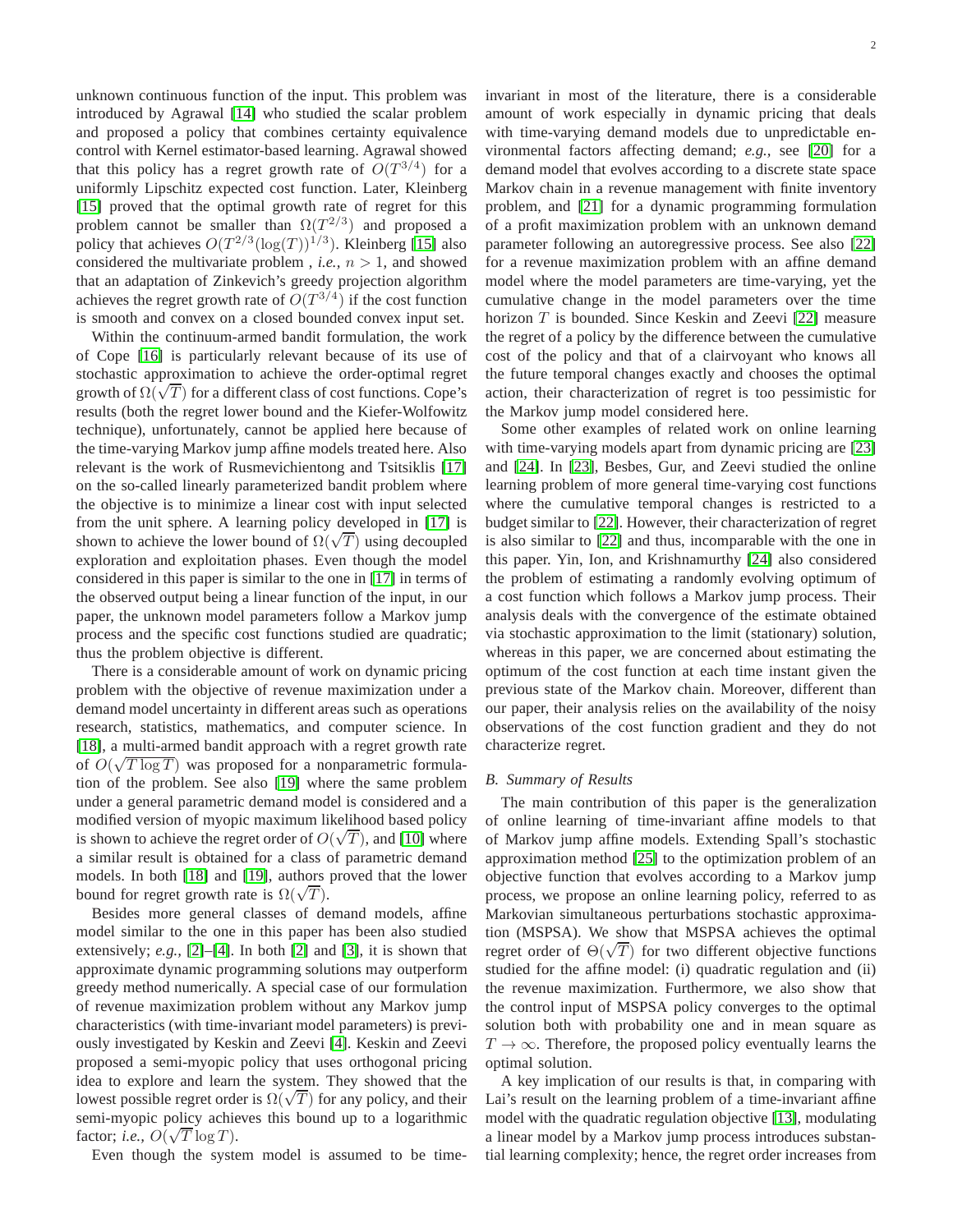$\Theta(\log T)$  to  $\Theta(\sqrt{T})$ . As a special case, we also show that, even in the absence of Markovian jump, when the system matrix is full column rank but not invertible, the best regret order is also  $\Theta(\sqrt{T})$ . It worths noting that adding just one row to a square and invertible matrix can change the worst case regret from  $\Theta(\log T)$  to  $\Theta(\sqrt{T})$ .

In the second part of this paper, we study the profit maximization problem with Markov jump demand. To this end, we generalize the lower bound obtained by Keskin and Zeevi [\[4\]](#page-12-1) for time-invariant demand to Markov jump demand, and we show that this bound is achievable by the MSPSA policy for a more general case with Markov jump characteristics.

The results presented here are obtained using several techniques developed in different contexts. The MSPSA policy is a generalization of Spall's stochastic approximation method to the optimization problem of an objective function following a Markov jump process. To show the optimality of MSPSA, we use the van Trees inequality [\[26\]](#page-12-24) to lower bound the estimation error, which is the technique used in [\[4\]](#page-12-1). Lastly, a result on the convergence of non-negative almost supermartingales [\[27\]](#page-12-25) is used to obtain the convergence result for MSPSA policy.

## II. PROBLEM FORMULATION

The model considered here is an affine model, modulated by an exogenous finite state time-homogeneous Markov chain  $(S, P)$  where  $S = \{1, \dots, K\}$  is the state space and  $P =$  $[p_{i,j}]$  the transition probability matrix. We assume that the state space  $S$  and the transition matrix  $P$  are unknown.

Each state  $k \in \mathcal{S}$  of the Markov chain is associated with an affine model whose parameters are denoted by  $\theta_k = (A_k, b_k)$ where  $A_k \in \mathbb{R}^{m \times n}$  has full column rank and  $b_k \in \mathbb{R}^m$ . All system parameters  $\theta = \{\theta_k\}_{k=1}^K$  are assumed deterministic and unknown. At time  $t$ , the input-output relation of the system is given by

$$
y_t = A_{s_t} x_t + b_{s_t} + w_t, \tag{1}
$$

where  $x_t \in \mathbb{R}^n$  is the control input,  $y_t \in \mathbb{R}^m$  the observable output,  $s_t \in \mathcal{S}$  the state of the system, and  $w_t \in \mathbb{R}^m$  is a random vector that captures the system noise. It is assumed that the random noise  $w_t$  is drawn from a possibly state dependent distribution  $f_{s_t}(\cdot)$  with zero mean (without loss of generality) and unknown finite variance  $\Sigma_w^{(s_t)}$ . Furthermore, for any  $t \neq t'$ ,  $w_t$  and  $w_{t'}$  are conditionally independent given the states  $s_t$  and  $s_{t'}$ .

The objective of *online learning and optimization* is to find a control input sequence  $\{x_t\}_{t=1}^T$  that minimizes the expected cumulative cost incurred at each stage. Because  $x_t$ is determined before  $s_t$  is realized, the stage cost  $\mathcal{J}(s_{t-1}, x_t)$ at t is a function of  $x_t$  and  $s_{t-1}$ , and the expected cumulative cost is

$$
\mathbb{E}\left(\sum_{t=1}^T \mathcal{J}(s_{t-1}, x_t)\right),\
$$

where  $T$  is the learning and optimization horizon. Note that the above quantity is a function of the deterministic parameters  $\theta$  and the distributions P and  $\{f_i\}_{i=1}^K$ .

For a decision maker who wants to minimize its expected cumulative cost, the difficulty in finding the optimal control input sequence is that the system parameter  $\theta$  and the transition matrix P are unknown. If the system parameters  $(\theta, P)$  were known, then the decision maker would have used this information along with its observation history to determine the optimal decision rule that minimizes the expected cumulative cost. In that case, the problem could be formulated as a dynamic program and solved via backward induction. We refer to this optimal solution under known model as the optimal input and denote it by  $\{x_t^*\}_{t=1}^T$  (which is made precise in the following sections). We assume that a convex compact set  $\Pi \subset \mathbb{R}^n$ containing the optimal input is known to the decision maker.

Before choosing the control input of period  $t$ , the only information the decision maker has is a vector  $I_{t-1}$  containing its decision and observation history up to time  $t - 1$ , which includes input vector  $X^{t-1} = (x_1, \dots, x_{t-1})$ , output vector  $Y^{t-1} = (y_1, \dots, y_{t-1}),$  state vector  $S^{t-1} = (s_0, \dots, s_{t-1}),$ and the set  $\Pi$ . Consequently, a policy  $\mu$  of a decision maker is defined as a sequence of decision rules, *i.e.*,  $\mu$  =  $(\mu_0, \mu_1, \cdots, \mu_{T-1})$ , such that, at time  $t-1$ ,  $\mu_{t-1}$  maps the information history vector  $I_{t-1}$  to the system input  $x_t$  at time t. We denote the input determined by policy  $\mu$  as  $x_t^{\mu}$ .

To measure the performance of an online learning policy, we use the regret measure as a proxy. In particular, the (cumulative) regret  $\mathcal{R}_T^{\mu}(\theta, P)$  of a learning policy  $\mu$  is measured by the difference between the expected cumulative cost of the decision maker, who follows the policy  $\mu$ , and that of a decision maker who knows the system parameters  $(\theta, P)$  and sets the system input optimally, *i.e.,*

$$
\mathcal{R}_T^{\mu}(\theta, P) = \mathbb{E}\left(\sum_{t=1}^T \mathcal{J}(s_{t-1}, x_t^{\mu}) - \sum_{t=1}^T \mathcal{J}(s_{t-1}, x_t^*)\right).
$$
 (2)

<span id="page-2-1"></span>Since the regret defined above is a function of system parameters, we characterize the performance of  $\mu$  by the worst case regret

<span id="page-2-2"></span>
$$
\bar{\mathcal{R}}_T^{\mu} \! \stackrel{\Delta}{=} \! \sup_{\theta, P, \{f_i\}_{i=1}^K} \mathcal{R}^\mu_T(\theta, P).
$$

In terms of the worst-case analysis, it is assumed that the worst-case system parameter  $\theta$  is chosen from a compact set  $\Theta \subset \Re^{K \times m \times (n+1)}$  for any fixed values of the state space size K and system dimensions m and n. Since  $\Theta$  is compact, for any  $\theta \in \Theta$  and for all  $k \in \mathcal{S}$ , the largest singular value of  $A_k$ is bounded by a positive constant  $\bar{\sigma}$ , and the parameter  $b_k$  is bounded by a positive constant  $\bar{b}$ , *i.e.*,  $||b_k||_2 \leq \bar{b}$ . It is also assumed that the variance of  $w_t$  is bounded, *i.e.*,  $\mathbb{E}(w_{t,i}^2) \leq \sigma_w^2$ for some positive constant  $\sigma_w$  where  $w_{t,i}$  denotes the *i*th entry of  $w_t$ . The optimal input for the worst-case parameters  $(\theta, P)$ certainly has to be contained in the set  $\Pi$ , and  $A_k$  has to be full column rank for every  $k \in S$  for the worst-case parameter  $\theta$ . Note that  $\bar{\mathcal{R}}_T^{\mu}$  grows monotonically with T. We are interested in the learning rule that has the slowest regret growth.

In the following sections, we focus on two different stage costs, hence two different objective functions. The first is a quadratic cost that arises naturally from the regulation problem. In particular, the stage cost at time  $t$  is given by

<span id="page-2-0"></span>
$$
\mathcal{J}^{\mathcal{Q}}(s_{t-1}, x_t) \stackrel{\Delta}{=} \mathbb{E} \left( ||y^* - y_t||_2^2 | s_{t-1}, x_t \right), \tag{3}
$$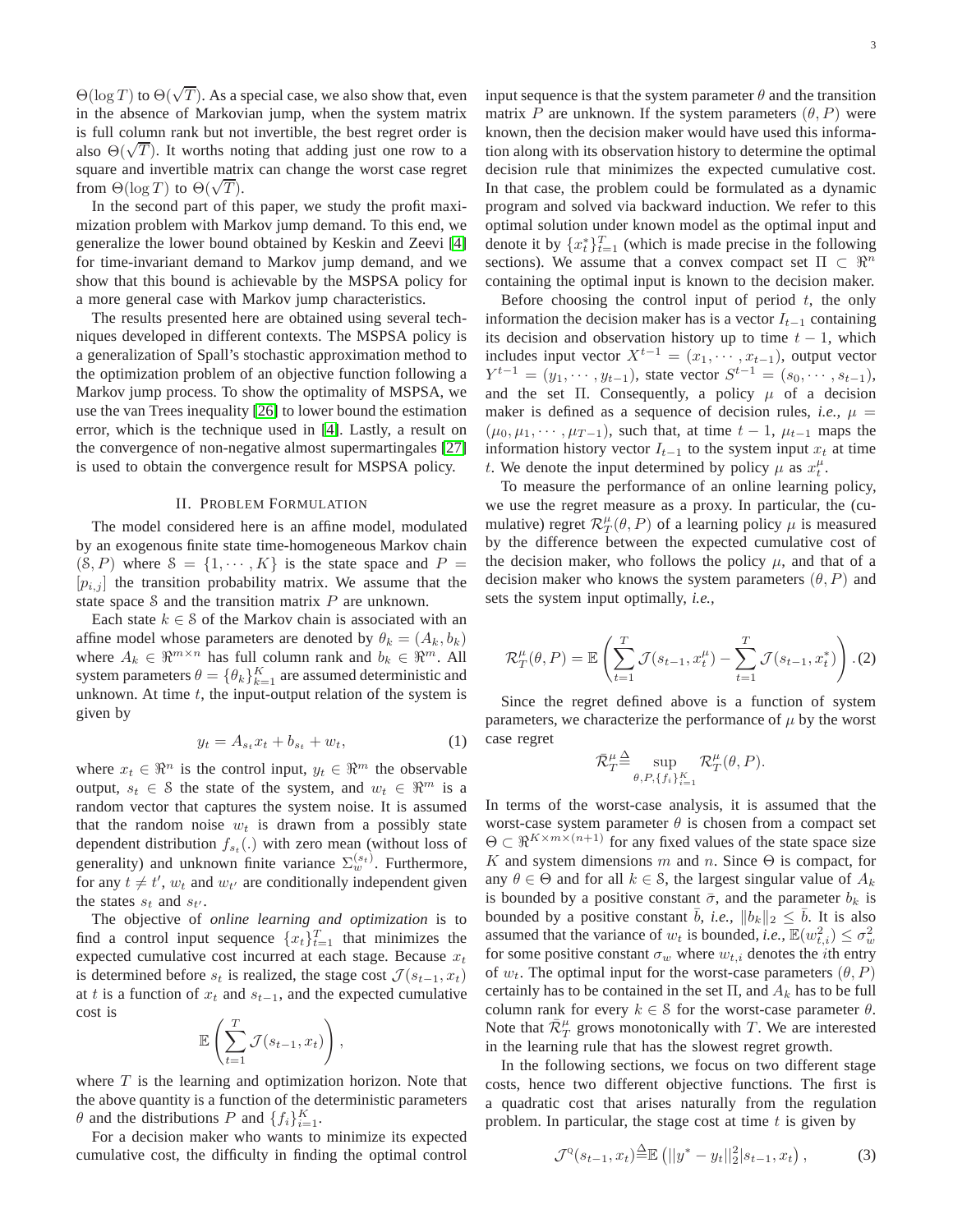where  $y^* \in \mathbb{R}^m$  is a constant target value for output. For the quadratic regulation problem, we assume that the forth order moment of  $w_t$  is bounded, *i.e.*,  $\mathbb{E}(w_{t,i}^4) \leq \sigma_w^4$ , in addition to the previous boundedness assumptions.

The second stage cost we consider is the minus revenue that arises from revenue maximization problem (or profit maximization problem since profit can be expressed as revenue minus total cost). Specifically, the stage cost of period  $t$  is given by

$$
\mathcal{J}^{\mathbb{R}}(s_{t-1}, x_t) \stackrel{\Delta}{=} \mathbb{E}(-x_t \cdot y_t | s_{t-1}, x_t).
$$
 (4)

Here, the revenue is calculated as the inner product of the input and the output vector where the entries of the input and the output vector corresponds to the price and the demand of each product, respectively. Therefore, the input and the output dimensions match, *i.e.*,  $m = n$ , for the revenue maximization problem. For this objective, it is assumed that the matrix  $A_i$  is negative definite for all  $j \in \mathcal{S}$  which is a reasonable assumption in dynamic pricing problems, *e.g.,* see [\[1\]](#page-12-0), [\[4\]](#page-12-1).

#### III. ONLINE LEARNING FOR QUADRATIC REGULATION

In this section, we study the online learning problem with the quadratic cost. We first derive an expression for regret using the optimal solution under known model referred to as the optimal input. Then, we introduce an online learning approach and establish its order optimality via the analysis of its regret growth rate and the analysis of the minimum regret growth rate achievable by any policy. We also show that the input of the online learning policy converges to the optimal input both almost surely and in mean square.

#### *A. Optimal Solution Under Known Model and Regret*

In order to calculate the regret for any policy, we begin by deriving the optimal solution of a decision maker who knows the system  $(\theta, P)$  in addition to  $I_{t-1}$  and aims to minimize the expected cumulative cost, *i.e.,*

$$
\min_{\{x_t\}_{t=1}^T} \mathbb{E}\left(\sum_{t=1}^T \mathcal{J}^{\mathbb{Q}}(s_{t-1}, x_t)\right).
$$
 (5)

The problem under known model becomes a dynamic program due to the known  $(\theta, P)$ . Since the Markov process is exogenous, *i.e.,* independent of the decision policy, the optimization problem decouples to choosing the system input  $x_t$  separately for each decision stage with stage cost given in [\(3\)](#page-2-0) which is equivalent to

$$
\mathcal{J}^{\mathcal{Q}}(s_{t-1}, x_t) = \sum_j p_{s_{t-1}, j} \left( \|y^* - A_j x_t - b_j\|_2^2 + \text{tr}(\Sigma_w^{(j)}) \right)
$$
\n
$$
(6)
$$

by [\(1\)](#page-2-1). The optimal input  $x_t^*$  minimizing the stage cost is then given by

$$
x_{s_{t-1}}^* = \left(\sum_j p_{s_{t-1},j} A_j^{\mathsf{T}} A_j\right)^{-1} \left(\sum_j p_{s_{t-1},j} A_j^{\mathsf{T}} (y^* - b_j)\right) (7)
$$

Thus, the optimal input  $x_t^* \in \Pi$  at any time t depends only on the system parameter  $\theta$ , the transition matrix  $P$ , and the

previous state  $s_{t-1}$ . In the sequel, we use  $x_{s_{t-1}}^*$  to represent  $x_t^*$ , dropping the explicit parameter dependency on  $(\theta, P)$  in the notation.

Hence, the stage regret at  $t$ , which is the expected difference of the stage cost obtained by policy  $\mu$  and the stage cost of the optimal input  $x_{s_{t-1}}^*$ , can be written as

$$
r_t^{\mu}(\theta, P) = \mathbb{E}\left(\mathcal{J}^{\mathbb{Q}}(s_{t-1}, x_t^{\mu}) - \mathcal{J}^{\mathbb{Q}}(s_{t-1}, x_{s_{t-1}}^*)\right)
$$
  
=  $\mathbb{E}\left(\|A_{s_t}(x_t^{\mu} - x_{s_{t-1}}^*)\|_2^2\right),$ 

<span id="page-3-3"></span>which is obtained using the first order optimality condition (FOC) for  $x_{s_{t-1}}^*$ . The T-period regret given in [\(2\)](#page-2-2) can then be expressed as

<span id="page-3-0"></span>
$$
\mathcal{R}_T^{\mu}(\theta, P) = \mathbb{E}\left(\sum_{t=1}^T \|A_{s_t}(x_t^{\mu} - x_{s_{t-1}}^*)\|_2^2\right).
$$
 (8)

#### *B. MSPSA: An Online Learning Policy*

Here, we present an online learning policy to the quadratic regulation problem that achieves the slowest regret growth rate possible. Referred to as MSPSA, the policy is an extension of the simultaneous perturbation stochastic approximation (SPSA) algorithm proposed by Spall [\[25\]](#page-12-23) to Markov jump models considered here.

Spall's SPSA is a stochastic approximation algorithm that updates the estimate of the optimal input by a stochastic approximation of the objective gradient. The key step is to generate two consecutive observations corresponding to two inputs, that are set to be the current optimal-input estimate perturbed by some random vector in opposite directions, and use them to construct the gradient estimate. In applying this idea to the optimization problem of a Markov jump system, a complication arises due to the uncertainty associated with the system state at the time when the system input is determined; consecutive observations that are used to determine the gradient estimate may correspond to different system states.

<span id="page-3-2"></span>The key idea of MSPSA is to keep track of each state  $i \in S$  and the estimate of the optimal input associated with each state  $i \in S$ . When state i is realized, the estimate of the optimal input associated with state  $i$  is perturbed by some random vector and this randomly perturbed estimate is used as input for the next stage. The estimate of the optimal input associated with state  $i$  is updated only when we obtain two observations of the system output corresponding to two inputs that are generated by perturbing the current estimate in opposite directions by the same amount right after observing state i.

<span id="page-3-4"></span><span id="page-3-1"></span>Details of this implementation is given in Fig. [1.](#page-4-0) Whenever a new state  $i \in \mathcal{S}$  is observed that has not been observed before, MSPSA policy assigns an arbitrary predetermined vector  $\hat{x}_{i,1} \in \Pi$  as the initial estimate of the optimal input  $x_i^*$  (line 3-7 of Fig. [1\)](#page-4-0). At the beginning of each stage t, MSPSA checks the previous state  $s_{t-1}$  (line 2), and whether any observation is taken using the most recent optimal-input estimate  $\hat{x}_{s_{t-1}, t_{s_{t-1}}}$  (line 8) where  $t_{s_{t-1}}$  is the number of times the optimal-input estimate  $\hat{x}_{s_{t-1},t_{s_{t-1}}}$  is updated up to time t (Since two observations, that are taken right after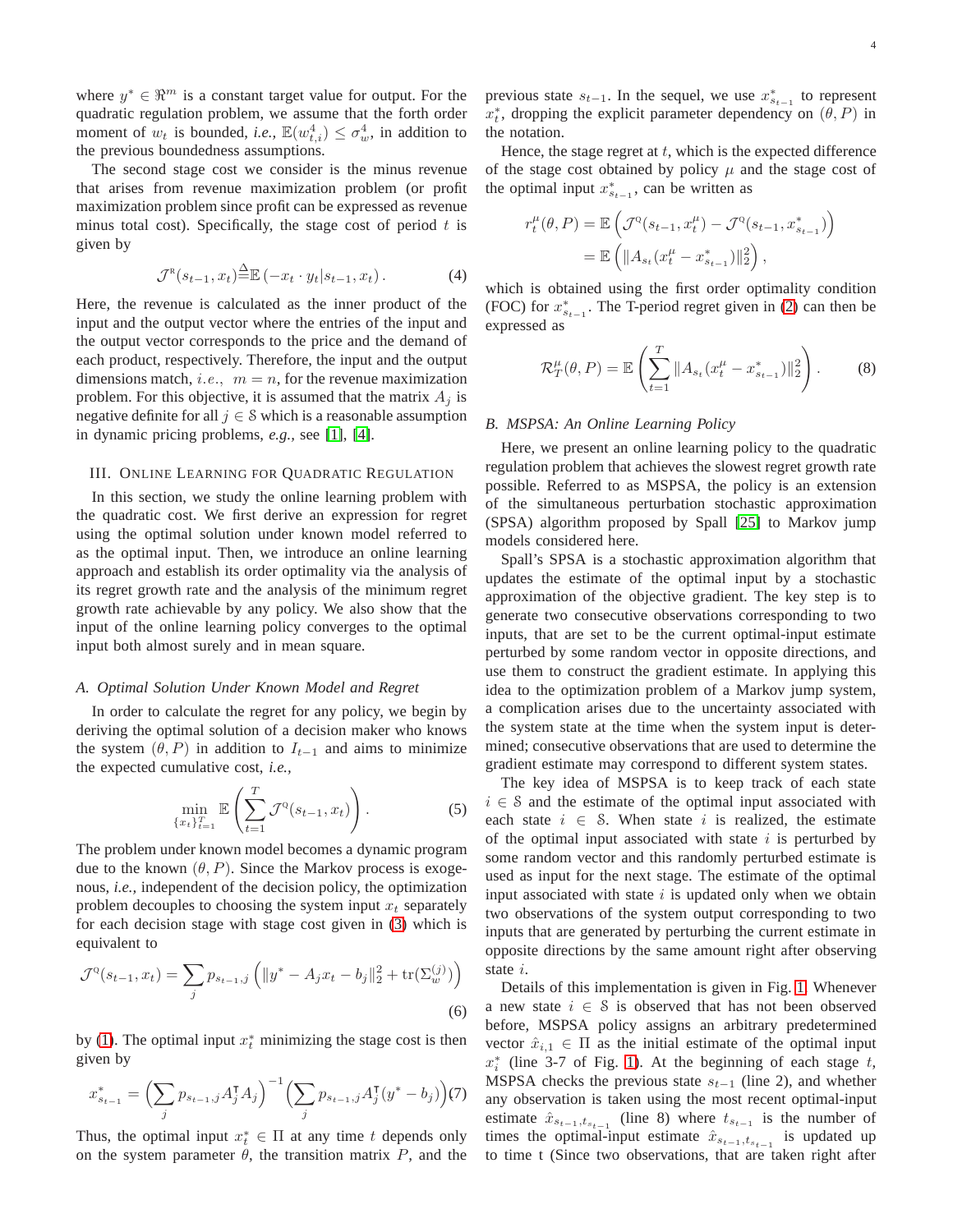1: **for**  $t = 1$  to T **do** 2: **if**  $s_{t-1} = i$  is observed **then** 3: **if** state i is observed for the first time **then** 4: Let  $\hat{x}_{i,1} \in \Pi$  be an arbitrary vector 5:  $t_i \leftarrow 0$ 5:  $t_i \leftarrow 0$ <br>6:  $e_i \leftarrow 0$ 6:  $e_i \leftarrow 0$ <br>7: **end if** 7: **end if** 8: **if**  $e_i = 0$  **then** 9:  $t_i \leftarrow t_i + 1$ <br>10:  $x_t \leftarrow \hat{x}_{i,t}$ 10:  $x_t \leftarrow \hat{x}_{i,t_i} + c_{t_i} \Delta_{t_i}$ where  $c_{t_i} = \gamma_i'/(N_i' + t_i)^{0.25}$  with some positive constant  $\gamma'_i$  and a non-negative integer  $N'_i$ , and  $\Delta_{t_i} =$  $[\Delta_{t_i,1}, ..., \Delta_{t_i,n}]^{\dagger}$  with  $\Delta_{t_i,j}$ 's drawn from an independent and identical distribution that is symmetrical around zero, and satisfies  $|\Delta_{t_i,j}| \leq \xi_1$  and  $\mathbb{E}(1/\Delta^2_{t_i,j}) \leq \xi_2$  for some positive constants  $\xi_1$  and  $\xi_2$ . 11: d 11:  $d_{i,t_i}^+ \leftarrow \|y_t - y^*\|_2^2$ <br>
12:  $e_i \leftarrow 1$ 13: **else** 14:  $x_t \leftarrow \hat{x}_{i,t_i} - c_{t_i} \Delta_{t_i}$ <br>
15:  $d_{i,t_i}^{-} \leftarrow ||y_t - y^*||_2^2$  $15:$ 16:  $e_i \leftarrow 0$ <br>17: Update Update:  $\hat{x}_{i,t_i+1} \leftarrow$  $\sqrt{2}$  $\hat{x}_{i,t_i} - a_{t_i}$  $\int d_{i,t_i}^+ - d_{i,t_i}^$  $c_{t_i}$  $\Bigr)_{\bar \Delta_{t_i}}$  $\setminus$ Π where  $(.)_{\Pi}$  denotes the euclidean projection operator onto  $\Pi$ ,  $\bar{\Delta}_{t_i} = [1/\Delta_{t_i,1}, ..., 1/\Delta_{t_i,n}]^{\mathsf{T}}$ , and  $a_{t_i} =$  $\gamma_i/(N_i + t_i)$  with some positive constant  $\gamma_i$  and a nonnegative integer  $N_i$ 18: **end if** 19: **end if** 20: **end for**

<span id="page-4-0"></span>Fig. 1. MSPSA for Quadratic Regulation

observing state  $s_{t-1}$ , are used for each update of  $\hat{x}_{s_{t-1},t_{s_{t-1}}}$ ,  $t_{s_{t-1}}$  is approximately half of the number of times state  $s_{t-1}$ is observed up to  $t$ .). If an observation has not taken using the most recent estimate yet, the input for that stage is set to be a randomly perturbed  $\hat{x}_{s_{t-1},t_{s_{t-1}}}$  (line 10). Otherwise MSPSA sets the input by perturbing the estimate  $\hat{x}_{s_{t-1},t_{s_{t-1}}}$ in the opposite direction by the same amount as the previous one (line 14). Then, it updates the optimal-input estimate by a stochastic approximation (line 17) obtained using the stage costs calculated from both observations (line 11 and 15) and projects it onto  $\Pi$ . The constant  $\gamma_i'$  of the perturbation gain sequence  $c_{t_i}$  should be chosen larger in the high noise setting for an accurate gradient estimate. The choice of the sequence  $a_{t_i}$  used for the update step determines the step size. The non-negative integers  $N_i$  of  $a_{t_i}$  and  $N'_i$  of  $c_{t_i}$  can be set to zero as default, but if the update of the optimal-input estimate fluctuates between the borders of Π at the beginning of the MSPSA policy, setting  $N_i$  greater than zero can prevent this fluctuation.

## *C. Regret Analysis for MSPSA*

We now analyze the regret performance of MSPSA. Let  $\lambda_{min}(.)$  denote the minimum eigenvalue operator, and  $e_{i,t_i} =$  $\mathbb{E} \left( \|\hat{x}_{i,t_i} - x_i^*\|_2^2 | i, t_i \right)$  be the mean squared error (MSE) between the optimal input  $x_i^*$  and its estimate  $\hat{x}_{i,t_i}$  given state  $i$ and  $t_i$ , where  $t_i$ , as defined in previous section, is the number of times the estimate  $\hat{x}_{i,t_i}$  has been updated up to time t by MSPSA. The following lemma provides a bound for the decreasing rate of  $e_{i,t_i}$ , and hence the convergence rate of the estimate to its true value in terms of the number of times the estimate is updated and thus in terms of the number of times the state i has occurred up to t (which is equal either to  $2t_i$ or to  $2t_i - 1$ ). It shows that the MSE converges to zero with a rate equal or faster than the inverse of the square root of the number of times state  $i$  has occurred.

<span id="page-4-1"></span>**Lemma 1.** *For any*  $i \in S$ , if  $\gamma_i \geq 1/(8\lambda_{min}(\sum_j p_{i,j}A_j^{\mathsf{T}}A_j))$ *then there exists a constant*  $C_i > 0$  *satisfying*  $e_{i,t_i} \leq C_i/\sqrt{t_i}$ *for any*  $(\theta, P, \{f_i\}_{i=1}^K)$ *.* 

*Proof:* See Appendix.

<span id="page-4-4"></span>(9)

*and*

To satisfy the condition of Lemma [1,](#page-4-1) the decision maker, who follows MSPSA, needs to have some information about a lower bound on the minimum eigenvalue of  $\sum_j p_{i,j} A_j^{\mathsf{T}} A_j$ , e.g., knowing a non-trivial lower bound  $\sigma$  for the singular values of the system matrices. This assumption may not be restrictive in practice since the decision maker can set  $\gamma_i$ sufficiently large.

Let the worst-case cumulative input-MSE  $\bar{\mathcal{E}}_T^{\mu}$  be the worstcase cumulative MSE between the input  $x_t^{\mu}$  of policy  $\mu$  and the optimal input  $x_{s_{t-1}}^*$ , *i.e.*,

$$
\bar{\mathcal{E}}_T^{\mu \underline{\triangle}} \sup_{\theta, P, \{f_i\}_{i=1}^K} \mathbb{E} \left( \sum_{t=1}^T \|x_t^{\mu} - x_{s_{t-1}}^*\|_2^2 \right).
$$

Using the result of Lemma [1](#page-4-1), we provide a bound for the growth rate of the worst-case cumulative input-MSE and the worst-case regret of MSPSA. Theorem [1](#page-4-2) shows that the MSPSA policy achieves the regret growth rate of  $O(\sqrt{T})$ .

<span id="page-4-2"></span>**Theorem 1.** *If*  $\gamma_i \geq 1/(8\lambda_{min}(\sum_j p_{i,j} A_j^{\mathsf{T}} A_j))$  *for every*  $i \in$ S*, then there exist some positive constants* C *and* C ′ *such that*

$$
\bar{\mathcal{E}}_T^{\text{MSPSA}} \leq C\sqrt{T},
$$

<span id="page-4-3"></span>
$$
\bar{\mathcal{R}}_T^{\text{MSPSA}} \leq C' \sqrt{T}.
$$

*Proof:* The input of MSPSA  $x_t^{\text{MSPSA}}$  is equal to either  $\hat{x}_{i,t_i} + c_{t_i} \Delta_{t_i}$  or  $\hat{x}_{i,t_i} - c_{t_i} \Delta_{t_i}$  given  $s_{t-1} = i$  and  $t_i$ . By Lemma [1,](#page-4-1) observe that

$$
r_{i,t_i} = \mathbb{E} \left( \| \hat{x}_{i,t_i} \pm c_{t_i} \Delta_{t_i} - x_i^* \|_2^2 | i, t_i \right)
$$
  
=  $e_{i,t_i} + c_{t_i}^2 \mathbb{E} \left( \Delta_{t_i}^T \Delta_{t_i} \right) \le C_i'/\sqrt{t_i}$  (10)

where  $C_i' = C_i + (\gamma_i')^2 n \xi_1^2$ . Let  $T_i$  be the number of times the estimate of the optimal input associated with state  $i$  has been updated until period  $T$ . Because MSPSA uses two observations per update, we can express the worst-case cumulative input-MSE for MSPSA as

$$
\bar{\mathcal{E}}_T^{\text{MSPSA}} = \sup_{\theta, P, \{f_i\}_{i=1}^K} \mathbb{E}\left(\sum_{i=1}^K \sum_{t_i=1}^{T_i} 2r_{i,t_i}\right).
$$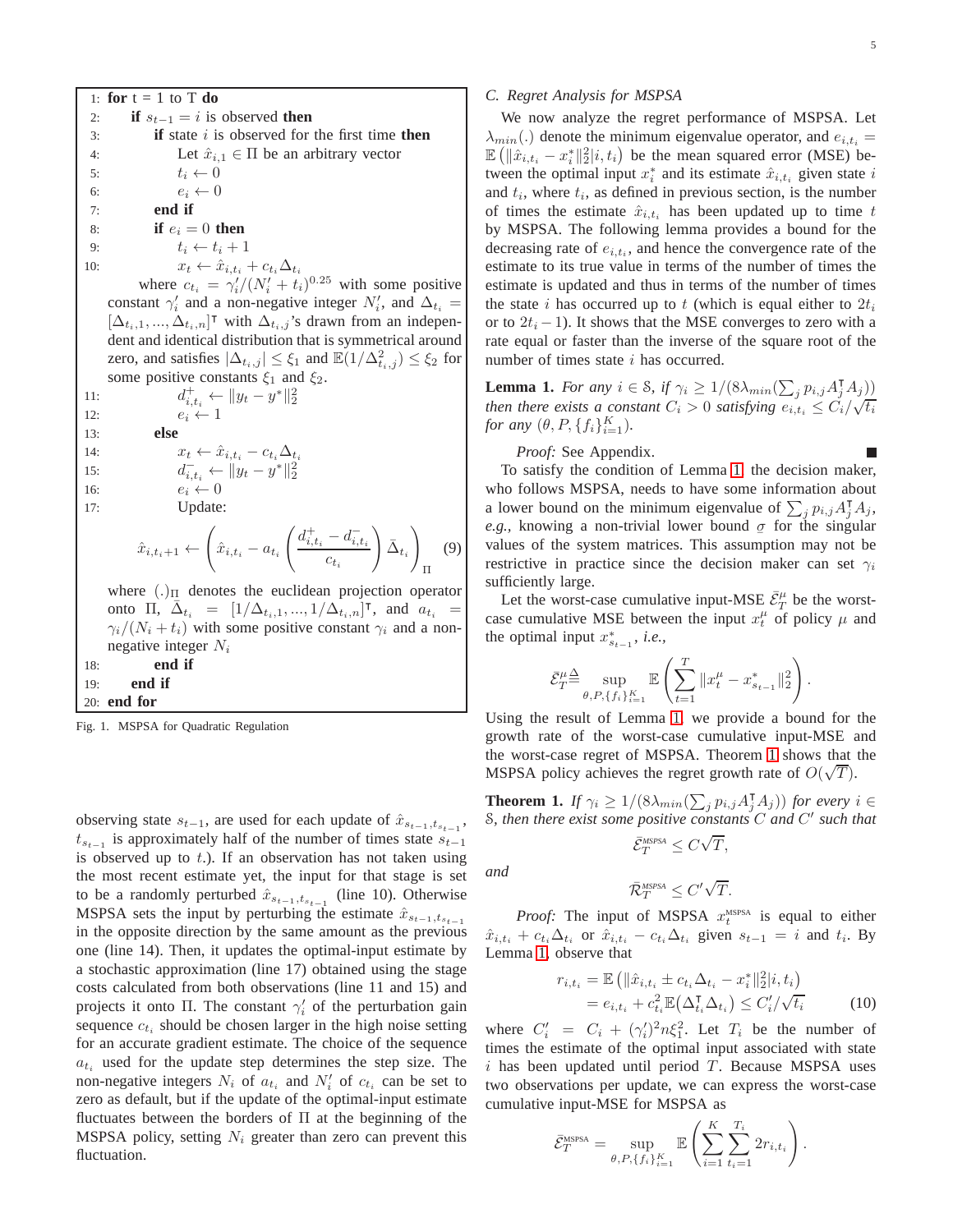By [\(10\)](#page-4-3), we bound  $\sum_{t_i=1}^{T_i} 2r_{i,t_i} \leq C_0 \sqrt{T_i}$  where  $C_0 =$  $4 \max_{i \in S} C'_i$ . Since  $T_i$  is smaller than the number of times state  $i$  is observed, which is a fraction of  $T$  for any  $P$ ,  $\bar{\mathcal{E}}_{T}^{\text{MSPSA}} \leq C\sqrt{T}$  where  $C = \sqrt{KC_0}$ . Consequently, by [\(8\)](#page-3-0) and using the upper bound  $\bar{\sigma}$  for the singular values of  $A_{s_t}$ ,  $\overline{\mathcal{R}}_T^{\text{MSSA}} \leq \overline{\sigma}^2 \overline{\mathcal{E}}_T^{\text{MSSA}} \leq C' \sqrt{T}$  where  $C' = \overline{\sigma}^2 C$ .

According to Theorem [1,](#page-4-2) the average regret converges to zero with a rate equal or faster than  $1/\sqrt{T}$ . Hence, it proves that the average performance of MSPSA policy approaches to that of the optimal solution under known model as  $T \to \infty$ . However, this does not imply the convergence of the MSPSA policy to the optimal input. The following theorem provides both almost sure and mean square convergence of MSPSA policy to the optimal input.

<span id="page-5-0"></span>**Theorem 2.** *For the quadratic regulation problem,*

$$
\Pr\left(\lim_{T \to \infty} \|x_T^{\text{MSPSA}} - x_{s_{T-1}}^*\|_2^2 = 0\right) = 1,\tag{11}
$$

*and*

$$
\lim_{T \to \infty} \mathbb{E}\left(\|x_T^{\text{MSPSA}} - x_{s_{T-1}}^*\|_2^2\right) = 0. \tag{12}
$$

*Proof:* See Appendix.

Theorem [2](#page-5-0) shows that, the input generated by MSPSA converges to its optimal value as  $T \to \infty$  for any choice of  $\gamma_i > 0$ . Hence, the condition given in Theorem [1](#page-4-2) is not necessary for the convergence of MSPSA policy. The intuition is as follows; for any observed recurrent state  $i \in S$ , the input of MSPSA converges to its optimal value at time periods when the previous state is i as  $T \to \infty$ , and any observed transient state  $i \in \mathcal{S}$  will occcur only a finite number of times. Therefore, the input of MSPSA converges to its optimal value as  $T \to \infty$ .

#### *D. A Lower Bound on the Growth Rate of Regret*

We now show that MSPSA in fact provides the slowest possible regret growth. To this end, we provide a lower bound of regret growth for all decision policies.

For any policy  $\mu$ , the estimate of the optimal input and the actual input of the policy may not be the same; for example, the input of MSPSA is a randomly perturbed estimate of the optimal input and not the estimate itself. Hence, let's denote an optimal-input estimate obtained using the past observations corresponding to inputs of policy  $\mu$  at time t by  $\hat{x}_t^{\mu}$  and the input at time t by  $x_t^{\mu}$ . We define the worst-case cumulative estimation-MSE as

$$
\hat{\mathcal{E}}_T^{\mu \underline{\Delta}} \sup_{\theta, P, \{f_i\}_{i=1}^K} \mathbb{E}\left(\sum_{t=1}^T \|\hat{x}_t^{\mu} - x_{s_{t-1}}^*\|_2^2\right).
$$

In particular, the following theorem states that the product of the growth rate of the worst-case cumulative input-MSE  $\bar{\mathcal{E}}_T^{\mu}$  and the worst-case cumulative estimation-MSE  $\hat{\mathcal{E}}_T^{\mu}$  of any sequence  $\{\hat{x}_t^{\mu}\}_{t=1}^T$  cannot be lower than T for any policy  $\mu$ .

<span id="page-5-1"></span>**Theorem 3.** For any value of  $K > 1$ , there exists a constant  $C > 0$  *such that, for any policy*  $\mu$ ,

$$
\hat{\mathcal{E}}_T^{\mu} \bar{\mathcal{E}}_T^{\mu} \ge CT. \tag{13}
$$

*Proof:* See Appendix.

Theorem [3](#page-5-1) shows the trade-off between exploration (minimizing the estimation error) and exploitation (minimizing the input error). If the goal is to minimize the cumulative estimation-MSE rather than the regret, than it is possible to find a policy for which  $\hat{\mathcal{E}}_T^{\mu}$  grows slower than  $\sqrt{T}$  in which case the cumulative input-MSE  $\bar{\mathcal{E}}_T^{\mu}$  has to grow faster than  $\sqrt{T}$ . In fact, if  $c_{t_i}$  is set to be constant rather than a decreasing sequence of  $t_i$ , by following the proof of Theorem [1,](#page-4-2) it is easy to show that MSPSA's cumulative estimation-MSE grows no faster than  $\log T$  whereas its regret would grow linearly with  $\cal T.$ 

<span id="page-5-7"></span>However, the slowest growth rate of  $\bar{\mathcal{E}}_T^{\mu}$  cannot be slower than that of  $\hat{\mathcal{E}}_T^{\mu}$  for the optimal choice of the estimate sequence  $\{\hat{x}_t^{\mu}\}_{t=1}^T$  (in other words, one can always take the estimate equal to the input, *i.e.*,  $\hat{x}_t^{\mu} = x_t^{\mu}$ , in which case  $\hat{\mathcal{E}}_T^{\mu} = \bar{\mathcal{E}}_T^{\mu}$ . Therefore, the growth rate of the worst-case cumulative input-MSE  $\bar{\mathcal{E}}_T^{\mu}$ , and, consequently, the growth rate of the worst-case regret cannot be lower than  $\sqrt{T}$  for any policy  $\mu$ . Therefore, the regret growth rate of MSPSA is the optimal one and achieves  $\Omega(\sqrt{T})$  as stated in Theorem [4.](#page-5-2)

<span id="page-5-2"></span>**Theorem 4.** For any value of  $K > 1$ , there exist some *constants*  $C', C'' > 0$  *such that, for any policy*  $\mu$ *,* 

<span id="page-5-5"></span>
$$
\bar{\mathcal{E}}_T^{\mu} \ge C' \sqrt{T},\tag{14}
$$

*and*

<span id="page-5-6"></span>
$$
\bar{\mathcal{R}}_T^{\mu} \ge C'' \sqrt{T}.
$$
 (15)

*Proof:* We choose the estimate  $\hat{x}_t^{\mu}$  equal to the input  $x_t^{\mu}$ . Then, by Theorem [3,](#page-5-1) we have  $(\bar{\mathcal{E}}_T^{\mu})^2 \geq CT$ . As a t<sub>t</sub>. Then, by Theorem 3, we have  $(c_T) \geq C_1$ . As a<br>result,  $C' = \sqrt{C}$ . Let  $\overline{\theta} \in \Theta$  be the parameter satisfying  $\mathbb{E}(\sum_{t=1}^T \|x_t^{\mu} - x_{s_{t-1}}^*\|_2^2 | \bar{\theta}) = \bar{\mathcal{E}}_T^{\mu}$ . In Theorem [3,](#page-5-1) we fixed  $p_{i,j} = 1/K$  for any  $i, j \in S$ . Hence, by [\(8\)](#page-3-0),  $\mathcal{R}_T^{\mu}(\bar{\theta}, P) \geq \sigma \bar{\mathcal{E}}_T^{\mu}$ where  $\sigma = \min_{\theta \in \Theta} \lambda_{min}(\sum_j A_j^{\mathsf{T}} A_j/K) > 0$  by the extreme value theorem. Then, the worst case regret  $\overline{\mathcal{R}}_T^{\mu} \geq \mathcal{R}_T^{\mu}(\overline{\theta}, P) \geq$  $C''\sqrt{T}$  where  $C'' = \sigma C'$ .

To prove Theorem [3,](#page-5-1) we consider a hypothetical case in which the decision maker receives additional observations at each period  $t$ . It is assumed that the additional observations provided to the decision maker are the observation values corresponding to input  $x_t^{\mu}$  from the states that didn't occur at t. Since such observations can't increase the growth rate of regret of the optimal policy, we establish a lower bound for this case by showing that it becomes equivalent to a single state case with  $m > n$  and using the multivariate van Trees inequality [\[26\]](#page-12-24) in a similar way as in [\[4\]](#page-12-1). If  $K = 1$  and  $m > n$ , the proofs of Theorem [3](#page-5-1) and Theorem [4](#page-5-2) lead to the result regarding the single state case given in Corollary [1.](#page-5-3)

<span id="page-5-3"></span>**Corollary 1.** *For*  $K = 1$  *and for any value of* m *and* n satisfying  $m > n$ , there exist some constants  $C, C', C'' > 0$ such that, for any policy  $\mu$ , inequalities [\(13\)](#page-5-4), [\(14\)](#page-5-5), and [\(15\)](#page-5-6) *hold.*

<span id="page-5-4"></span>As mentioned in related work, it has been shown that for  $K = 1$  and  $m = n$  case, the regret growth rate is  $\Theta(\log T)$ [\[13\]](#page-12-9). We show that the characteristics of regret growth changes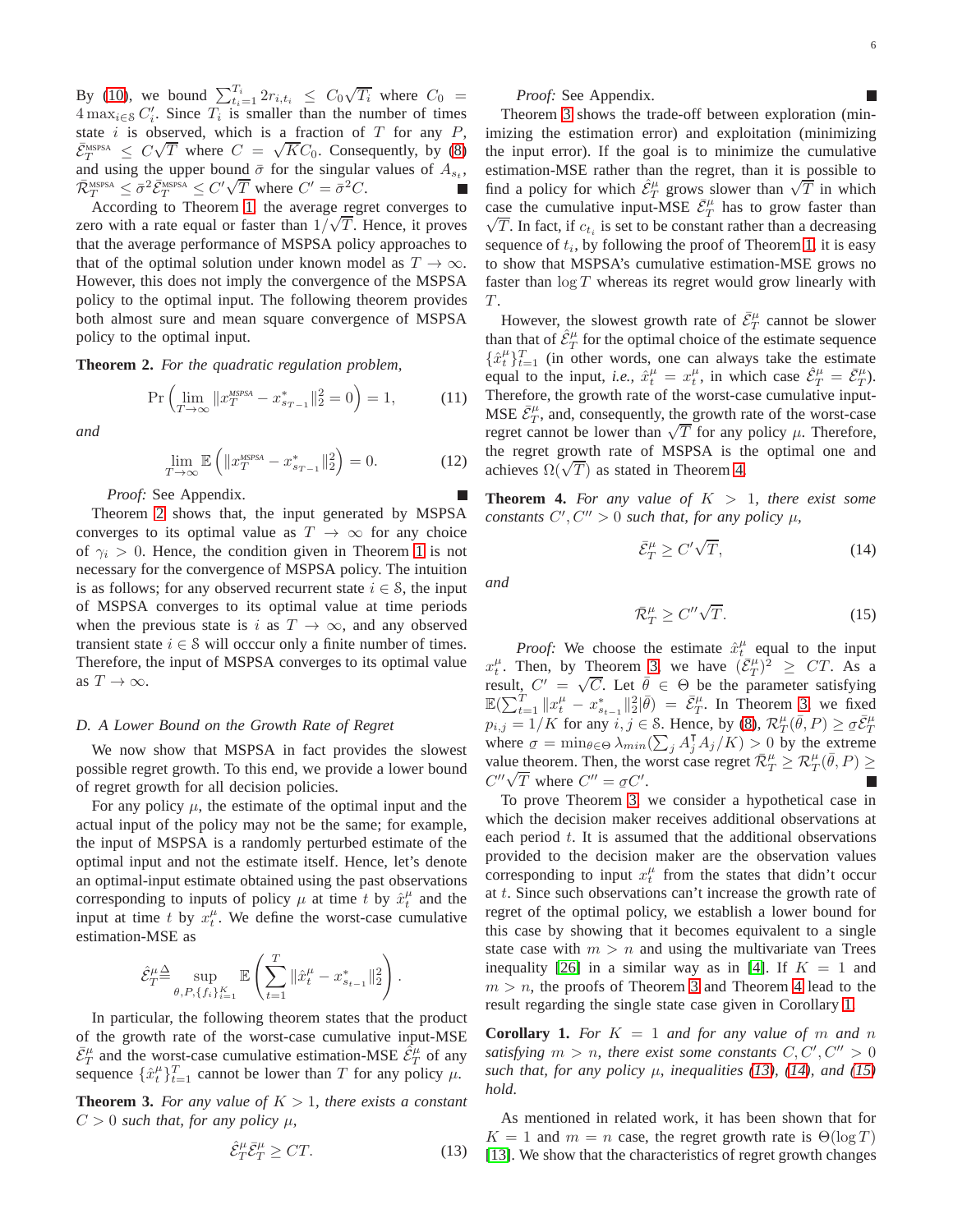from  $\Theta(\log T)$  to  $\Theta(\sqrt{T})$  for Markov jump system. Additionally, Corollary [1](#page-5-3) states that, even in the absence of Markov jump, when system matrix  $A$  is not invertible, the best regret growth rate also jumps from  $\Theta(\log T)$  to  $\Theta(\sqrt{T})$ . These results can be interpreted as a consequence of the fact that the minimum of the cost function for Markov jump system or for single state system with  $m > n$  given in [\(6\)](#page-3-1) is not a root of the cost function as in the case of  $K = 1$  with  $m = n$ , and decision maker can't understand how close it is to the minimum just by looking at its observations.

## IV. ONLINE LEARNING FOR REVENUE MAXIMIZATION

The single state setting of the revenue maximization problem has been previously studied by Keskin and Zeevi [\[4\]](#page-12-1). In this paper, we consider the more general setting where the affine demand parameters can change depending on the state of nature, more precisely the setting where demand parameters follows a Markov jump process.

As for the quadratic regulation objective, to obtain a regret expression for revenue maximization objective, we first determine the optimal solution of a decision maker who knows the system  $(\theta, P)$ . Then, we present MSPSA policy for revenue maximization problem and establish its optimality in regret performance and its convergence to the optimal solution.

## *A. Optimal Solution Under Known Model and Regret*

By following the same argument as before, under known model, the optimal solution of a decision maker aimed at minimizing the expected cumulative cost given in [\(5\)](#page-3-2), which is equal to minus expected T-period revenue, is to choose the system input minimizing the respective stage cost given in [\(4\)](#page-3-3). By using [\(1\)](#page-2-1), this stage cost can be written as

$$
\mathcal{J}^{\mathsf{R}}(s_{t-1}, x_t) = -\sum_j p_{s_{t-1},j} x_t^{\mathsf{T}} \left( A_j x_t + b_j \right). \tag{16}
$$

The optimal input  $x_t^*$ , which depends only on  $(\theta, P)$  and the previous state  $s_{t-1}$ , is then given by

$$
x_{s_{t-1}}^* = -\Big(\sum_j p_{s_{t-1},j} (A_j + A_j^{\mathsf{T}})\Big)^{-1} \Big(\sum_j p_{s_{t-1},j} b_j\Big),\,
$$

by dropping the explicit dependency of  $x_t^*$  on  $(\theta, P)$  in the notation.

Using the FOC for the optimal input  $x_{s_{t-1}}^*$ , we obtain the stage regret of a policy  $\mu$ , *i.e.*,

$$
r_t^{\mu}(\theta, P) = \mathbb{E}\left(\mathcal{J}^{\mathsf{R}}(s_{t-1}, x_t^{\mu}) - \mathcal{J}^{\mathsf{R}}(s_{t-1}, x_{s_{t-1}}^{*})\right)
$$
  
= 
$$
-\mathbb{E}\left((x_t^{\mu} - x_{s_{t-1}}^{*})^{\mathsf{T}} A_{s_t} (x_t^{\mu} - x_{s_{t-1}}^{*})\right).
$$

Since  $A_{s_t}$  is negative definite, the stage regret is always nonnegative. Consequently, the T-period regret is given by

$$
\mathcal{R}_T^{\mu}(\theta, P) = -\mathbb{E}\left(\sum_{t=1}^T \left(x_t^{\mu} - x_{s_{t-1}}^*\right)^{\mathsf{T}} A_{s_t} \left(x_t^{\mu} - x_{s_{t-1}}^*\right)\right). \tag{17}
$$

1: **for**  $t = 1$  to  $T$  **do** 2: **if**  $s_{t-1} = i$  is observed **then** 3: **if** state i is observed for the first time **then** 4: Let  $\hat{x}_{i,1} \in \Pi$  be an arbitrary vector 5:  $t_i \leftarrow 0$ 5:  $t_i \leftarrow 0$ <br>6:  $e_i \leftarrow 0$ 6:  $e_i \leftarrow 0$ <br>7: **end if** 7: **end if** 8: **if**  $e_i = 0$  **then** 9:  $t_i \leftarrow t_i + 1$ <br>10:  $x_t \leftarrow \hat{x}_{i,t_i}$ 10:  $x_t \leftarrow \hat{x}_{i,t_i} + c_{t_i} \Delta_{t_i}$ where  $c_{t_i} = \gamma_i' / (N_i' + t_i)^{0.25}$  with some positive

constant  $\gamma'_i$  and a non-negative integer  $N'_i$ , and  $\Delta_{t_i} =$  $[\Delta_{t_i,1}, ..., \Delta_{t_i,n}]^{\dagger}$  with  $\Delta_{t_i,j}$ 's drawn from an independent and identical distribution that is symmetrical around zero, and satisfies  $|\Delta_{t_i,j}| \leq \xi_1$  and  $\mathbb{E}(1/\Delta^2_{t_i,j}) \leq \xi_2$  for some positive constants  $\xi_1$  and  $\xi_2$ .

11: 
$$
d_{t,t_i}^+ \leftarrow -x_t^{\mathrm{T}} y_t
$$
  
\n12: 
$$
e_i \leftarrow 1
$$
  
\n13: **else**  
\n14: 
$$
x_t \leftarrow \hat{x}_{i,t_i} - c_{t_i} \Delta_{t_i}
$$
  
\n15: 
$$
d_{\overline{i},t_i}^- \leftarrow -x_t^{\mathrm{T}} y_t
$$
  
\n16: 
$$
e_i \leftarrow 0
$$
  
\n17: Update:  
\n
$$
\hat{x}_{i,t_i+1} \leftarrow \left(\hat{x}_{i,t_i} - a_{t_i} \left( \frac{d_{i,t_i}^+ - d_{i,t_i}^-}{c_{t_i}} \right)\right)\right)
$$
  
\n
$$
\hat{x}_{i,t_i+1} \leftarrow \left(\hat{x}_{i,t_i} - a_{t_i} \left( \frac{d_{i,t_i}^+ - d_{i,t_i}^-}{c_{t_i}} \right)\right)
$$

where  $(.)_{\Pi}$  denotes the euclidean projection operator onto  $\Pi$ ,  $\bar{\Delta}_{t_i} = [1/\Delta_{t_i,1}, ..., 1/\Delta_{t_i,n}]^{\mathsf{T}}$ , and  $a_{t_i} =$  $\gamma_i/(N_i + t_i)$  with some positive constant  $\gamma_i$  and a nonnegative integer  $N_i$ .

 $\Bigr)_{\bar \Delta_{t_i}}$  $\setminus$ 

Π (18)

$$
18: \qquad \qquad end \text{ if } \\ 19: \qquad \text{end if } \\
$$

20: **end for**

<span id="page-6-2"></span><span id="page-6-0"></span>Fig. 2. MSPSA for Revenue Maximization

## *B. MSPSA Policy for Revenue Maximization*

Here, we present the MSPSA policy for revenue maximization objective. The only difference between the two problems considered is their respective stage costs (objectives). Therefore, the only change in MSPSA policy is how the stage costs are calculated to approximate the objective gradient which corresponds to line 11 and 15 of Fig. [1.](#page-4-0) In the corresponding steps of MSPSA policy for revenue maximization, that is given in Fig. [2](#page-6-0) in details, the stage costs are calculated as minus the observed revenue at that stage.

#### *C. MSPSA Performance and Regret Lower Bound*

<span id="page-6-1"></span>To obtain the regret growth rate for MSPSA policy for revenue maximization, we first derive an upper bound on how fast the estimate  $\hat{x}_{i,t_i}$  of the optimal input  $x_i^*$  converges to its true value as we did for the regulation problem. Lemma [2](#page-7-0) shows that the conditional MSE  $e_{i,t_i}$  between the optimal input and its estimate converges to zero with a rate no smaller than the inverse of the square root of the number of times the estimate  $\hat{x}_{i,t_i}$  is updated by MSPSA.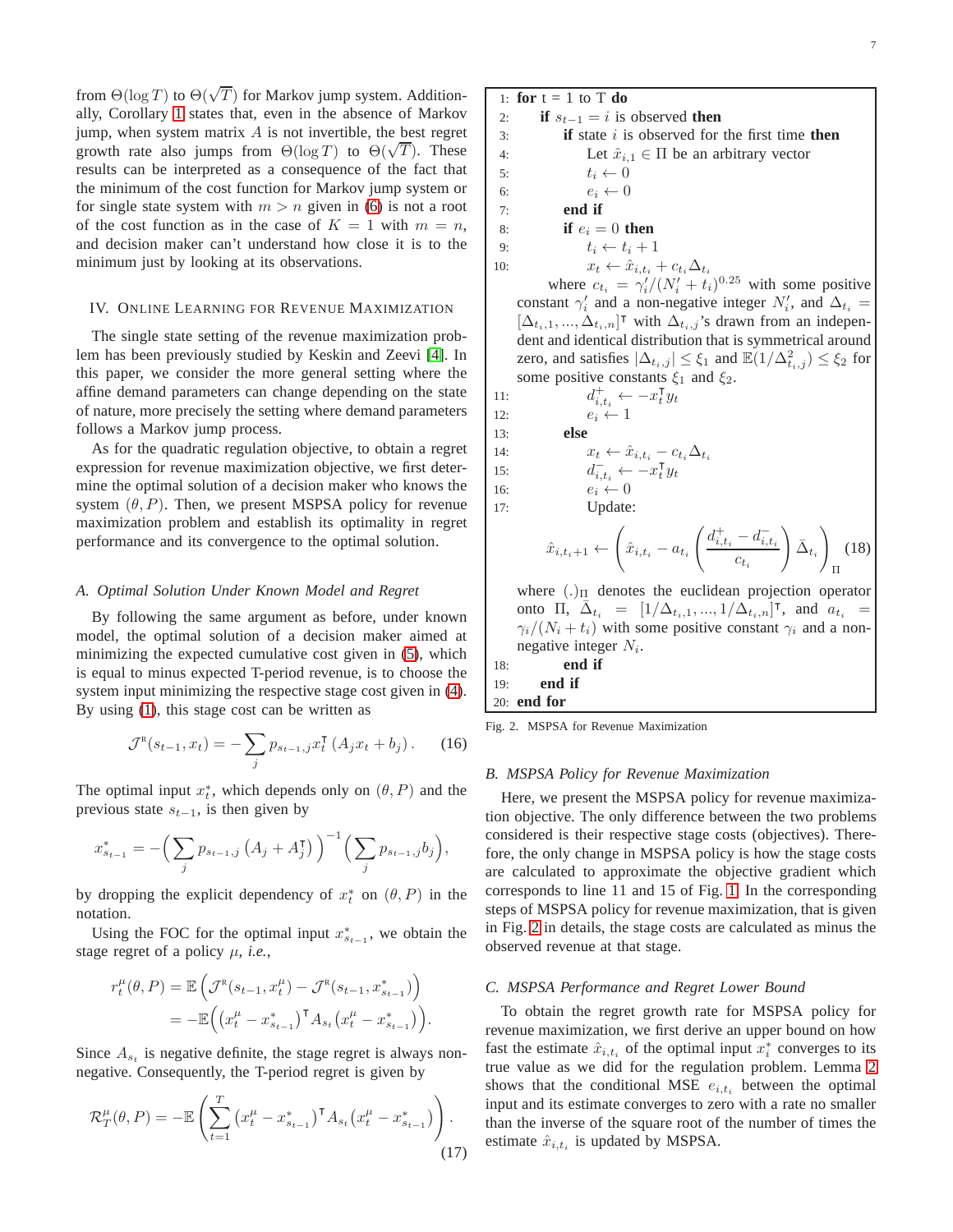<span id="page-7-0"></span>**Lemma 2.** *For any*  $i \in \mathcal{S}$ , if  $\gamma_i \geq 1/(8\lambda_{min}(-\sum_j p_{i,j}(A_j +$  $\left(A_j^{\dagger}\right)/2$ ) *then there exists a constant*  $C_i > 0$  *satisfying*  $e_{i,t_i} \leq$  $C_i/\sqrt{t_i}$  for any  $(\theta, P, \{f_i\}_{i=1}^K)$ .

*Proof:* See Appendix.

The condition of Lemma [2](#page-7-0) is slightly different than that of Lemma [1.](#page-4-1) The bound on the step size constant  $\gamma_i$  depends on the minimum eigenvalue of  $-\sum_j p_{i,j} (A_j + A_j) / 2$ . This difference is due to the choice of a different stage cost. However, the information of a non-trivial lower bound  $\sigma$  on the singular values of the system matrices is still sufficient to satisfy this condition.

Using the result of Lemma [2,](#page-7-0) we prove that MSPSA achieves the regret growth rate of  $O(\sqrt{T})$  for revenue maximization objective as given in Theorem [5,](#page-7-1) and the input of MSPSA converges to the optimal input both almost surely and in mean square as given in Theorem [6.](#page-7-2)

<span id="page-7-1"></span>**Theorem 5.** *If*  $\gamma_i \ge 1/(8\lambda_{min}(-\sum_j p_{i,j}(A_j + A_j^{\mathsf{T}})/2))$  *for every*  $i \in S$ *, then there exist some positive constants*  $C$  *and* C ′ *such that*

$$
\bar{\mathcal{E}}_T^{\text{MSPSA}} \leq C \sqrt{T},
$$

*and*

$$
\bar{\mathcal{R}}_T^{\text{MSPSA}} \leq C' \sqrt{T}.
$$

*Proof:* Same as the proof of Theorem [1](#page-4-2) up to the step that  $\bar{\mathcal{E}}_T^{\text{MSPSA}} \leq C\sqrt{T}$  is obtained. Then, by the regret given in [\(17\)](#page-6-1) for revenue maximization objective and the fact that  $-(A_i +$  $A_j^{\dagger}$ )/2 is positive definite with eigenvalues upper bounded by  $\overline{\sigma}$ ,  $\overline{\mathcal{R}}_T^{\text{MSPSA}} \leq \overline{\sigma} \overline{\mathcal{E}}_T^{\text{MSPSA}} \leq C' \sqrt{T}$  where  $C' = \overline{\sigma} C$ .

<span id="page-7-2"></span>**Theorem 6.** *For revenue maximization problem,*

$$
\Pr\left(\lim_{T \to \infty} \|x_T^{\text{MSPSA}} - x_{s_{T-1}}^*\|_2^2 = 0\right) = 1,
$$

*and*

$$
\lim_{T \to \infty} \mathbb{E} \left( \|x_T^{\text{MSPSA}} - x_{s_{T-1}}^* \|_2^2 \right) = 0.
$$

*Proof:* In the proof of Lemma [2,](#page-7-0) we showed that [\(25\)](#page-9-0) holds for any state  $i \in S$ . Therefore, the proof follows the proof of Theorem [2.](#page-5-0)

Previously, for single state setting of this problem, Keskin and Zeevi [\[4\]](#page-12-1) have shown that for any policy  $\mu$  the worst case regret growth for this problem cannot be smaller than  $\Omega(\sqrt{T})$  and they have shown that  $O(\sqrt{T} \log T)$  is achievable by a semi-myopic policy that they referred to as multivariate constrained iterated least squares (MCILS) policy. Here, we showed that it is possible to achieve the lower bound  $\Omega(\sqrt{T})$ given in [\[4\]](#page-12-1) by MSPSA policy for more general problem with Markov jumped demand.

Next, we generalize Keskin and Zeevi's lower bound result to Markov jump case by showing that for any policy  $\mu$  and for any state space size  $K \geq 1$ , the growth rate of worst-case regret is bounded by  $\Omega(\sqrt{T})$ , and hence MSPSA achieves the optimal rate of  $\Theta(\sqrt{T})$ .

<span id="page-7-3"></span>**Theorem 7.** For any value of  $K > 1$ , there exist some *constants*  $C, C' > 0$  *such that, for any policy*  $\mu$ *,* 

$$
\hat{\mathcal{E}}_T^{\mu} \bar{\mathcal{E}}_T^{\mu} \ge C^2 T,\tag{19}
$$

*and*

$$
\bar{\mathcal{E}}_T^{\mu} \ge C\sqrt{T},\tag{20}
$$

$$
f_{\rm{max}}
$$

$$
\bar{\mathcal{R}}_T^{\mu} \ge C' \sqrt{T}.\tag{21}
$$

*Proof:* See Appendix.

# V. SIMULATION

We present simulation results to illustrate the growth rate of regret and the optimal-input estimate convergence of MSPSA policy both for quadratic regulation and revenue maximization problems. Note that, by these simulation examples, we can only exhibit the performance of "typical" parameters and not the worst-case performance as studied in the theoretical characterization of regret.

For a benchmark comparison, we consider the greedy least square estimate (LSE) method proposed by Anderson and Taylor [\[8\]](#page-12-4). At each period, the greedy LSE determines the input by using the least square estimates of system parameters as if they were the true parameters and projects it onto the set Π. In order to calculate the initial LSEs of the system parameters, the first samples corresponding to the inputs generated by perturbing the initial input 5% in each direction are taken until the LSE of  $\theta$  is computationally tractable. Although, in general, greedy LSE performs well numerically [\[8\]](#page-12-4), it was shown that it can lead to incomplete learning and may not converge with positive probability which causes linear growth in regret [\[9\]](#page-12-5).

#### *A. Numerical Example for Quadratic Regulation Problem*

To illustrate the performance of MSPSA policy for quadratic regulation problem, we consider the problem studied in [\[1\]](#page-12-0), *i.e.,* the problem of an electricity retailer who wants to set hourly electricity prices for the next day to meet its predetermined quantity  $y^*$  in demand for each hour. Therefore, the system dimension was set to be  $m = n = 24$  where each dimension corresponds to an hour of the day. Different than [\[1\]](#page-12-0) where the demand is time-invariant, it is assumed that the demand of its customers changes depending on the state of the day, *e.g.,* weather conditions, which follows a Markov jump process. For this example, we considered two states and set the transition probability from any state to the same state to be 0.6 and to the other state to be 0.4. To calculate the average performance,  $10<sup>4</sup>$  Monte Carlo runs were used.

Fig. [3](#page-8-0) shows the average performance of MSPSA and greedy LSE for this quadratic regulation example. In Fig. [3a,](#page-8-1) we plot the regret of both policies with respect to square root of the time horizon. We observe that the T-period regret of MSPSA grows linearly with  $\sqrt{T}$ , which is consistent with the theoretical upper bound. On the other hand, the regret of greedy LSE seems to grow faster than linear. Therefore, we observe that MSPSA outperforms greedy LSE and the difference between the performance of two policies is getting bigger as  $T$  increases.

<span id="page-7-4"></span>Fig. [3b](#page-8-2) illustrates how averaged normed squared error between the optimal input and its estimate changes with time in a

<span id="page-7-6"></span><span id="page-7-5"></span>г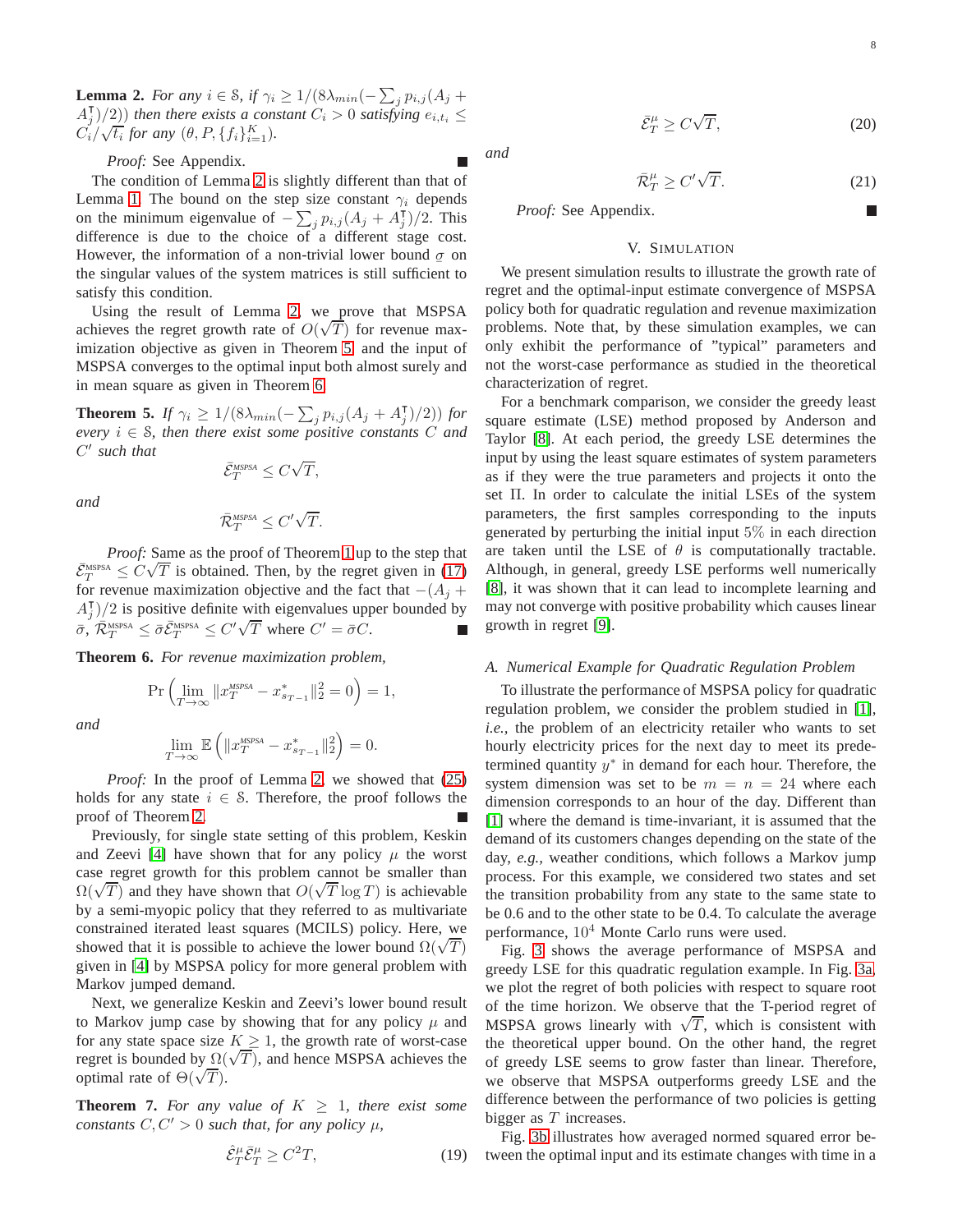<span id="page-8-1"></span>

<span id="page-8-2"></span><span id="page-8-0"></span>Fig. 3. Average performance of MSPSA and Greedy LSE for quadratic regulation example. The set  $\Pi = \left[1, 4\right]^{24}$ , and initial input was set to be the vector of all 4s for both policies. Target value  $y^*$  was taken as the vector of all 5s. For each  $i \in S$ ,  $A_i$  and  $b_i$  were chosen such that all eigenvalues of  $A_i$  belong to the interval  $[-1.5, -0.5]$  and the optimal solution associated with each state is contained in Π. The noise  $w_t$  was taken as i.i.d. normal with covariance 0.5<sup>2</sup> $I_{24}$ . The MSPSA parameters were set to be  $a_{t_i} = 1/(8 \times 0.5)/(t_i + 10)$  and  $c_{t_i} = 1/t_i^{0.25}$ ;  $\Delta_{t_i,j}$ 's were drawn from Bernoulli(0.5) with values  $\{+1, -1\}.$ 

<span id="page-8-4"></span>

<span id="page-8-3"></span>Fig. 4. Average performance of MSPSA and Greedy LSE for revenue maximization example. The set  $\Pi = [0.75, 2]^{10}$ , and initial input was set to be the vector of all 1.375s for both policies. For each  $i \in S$ ,  $A_i$  and  $b_i$  were chosen such that all eigenvalues of  $A_i$  belong to the interval [-1.3, -0.3] and the optimal solution associated with each state is contained in II. The noise  $w_t$  was taken as i.i.d. normal with covariance  $0.3^2I_{24}$ . The MSPSA parameters were set to be  $a_{t_i} = 1/(8 \times 0.3)/(t_i + 10)$  and  $c_{t_i} = 0.75/t_i^{0.2$ 

log-log plot. From Theorem [2,](#page-5-0) we know that the optimal-input estimate and thus the input itself converges in mean square for MSPSA. In Fig. [3b,](#page-8-2) we observe that the convergence of MSPSA is consistent with this result. Furthermore, the logarithm of the estimation error seems to decrease almost linearly with the logarithm of the time horizon. In other words, MSE seems to converge with a rate equal to  $1/\sqrt{t}$ . This is reasonable because in Lemma [1,](#page-4-1) we show that, for each  $i \in S$ , the estimation error decreases with a rate equal or faster than the inverse of the square root of the number of times state  $i$  is observed. On the other hand, convergence trend for greedy LSE seems to be much slower and it performs poorly compared with MSPSA's performance.

## *B. Numerical Example for Revenue Maximization Problem*

Here, we present an example for revenue maximization problem with system size  $n = 10$  and 3 different states where the transition probability from any state to the same state was set to be  $0.4$  and to any other state to be 0.3. We used  $10^4$ Monte Carlo runs to calculate the average performance of both policies.

The average performance of MSPSA and greedy LSE for this example with revenue maximization objective is given in <span id="page-8-5"></span>Fig. [4.](#page-8-3) The regret growth and the convergence of averaged normed squared error between the optimal input and its estimate are illustrated in Fig. [4a](#page-8-4) and Fig. [4b,](#page-8-5) respectively. In both plots, we observe a trend similar to the previous example even though the regret characterizations and the optimal inputs are different due to different objectives. Fig. [4a](#page-8-4) shows that MSPSA's regret grows linearly with  $\sqrt{T}$  whereas greedy LSE's regret grows almost exponentially with  $\sqrt{T}$ . Therefore, we observe that MSPSA eventually outperforms greedy LSE as T increases even though greedy LSE performs better at the beginning of the time horizon. Fig. [4b](#page-8-5) shows that, after a slight increase at the beginning of the time horizon, the logarithm of the estimation error of MSPSA decreases linearly with the logarithm of the time horizon and becomes sufficiently small; whereas the estimation error of Greedy LSE stays almost constant except the spike that is probably due to the poor initial LSEs. Overall, we can say that MSPSA outperforms greedy LSE in both numerical examples.

## VI. CONCLUSION

We present in this paper an online learning and optimization approach for jump Markov affine models with unknown parameters for two different objectives: (i) quadratic regulation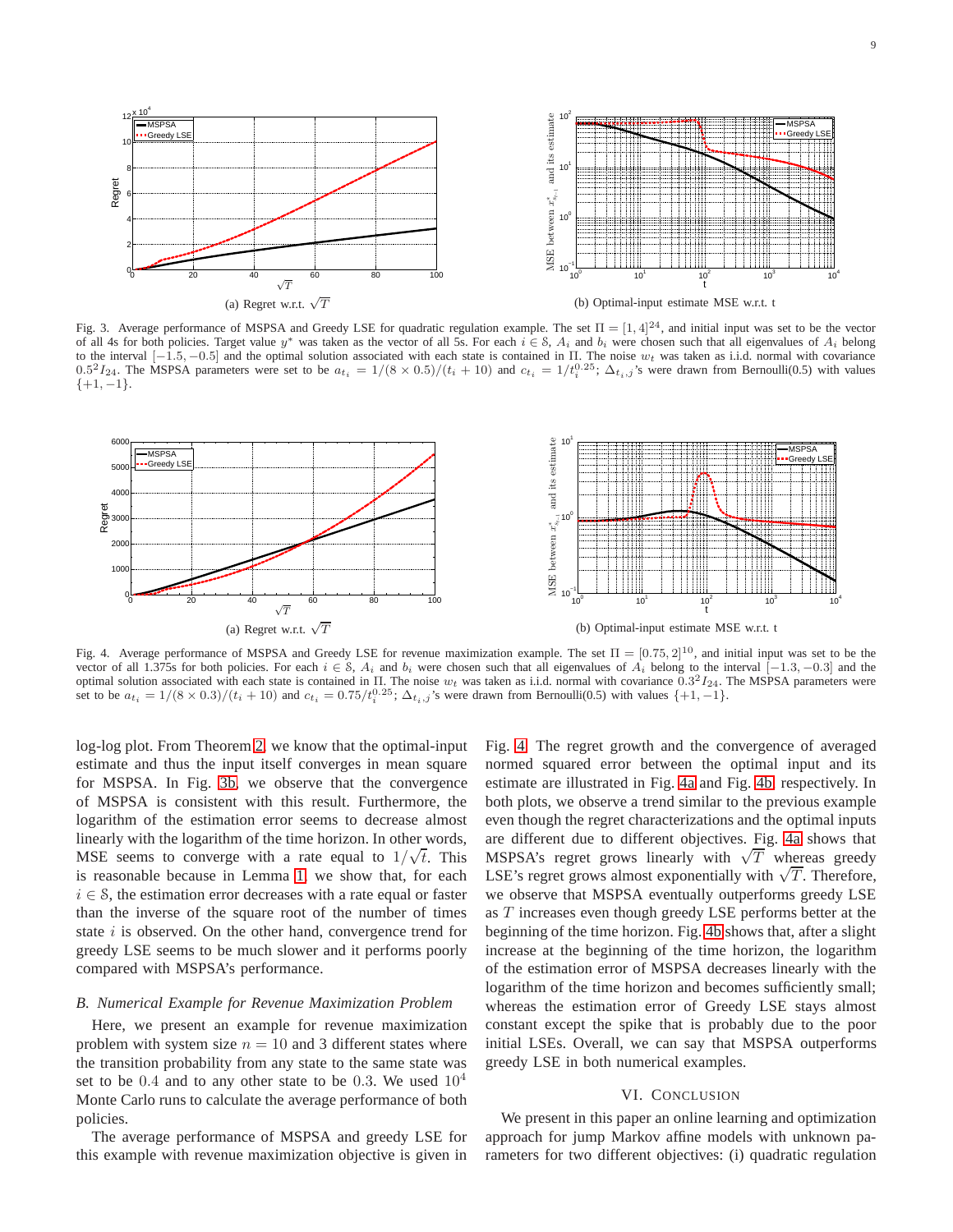and (ii) revenue maximization. For both objectives, we establish that MSPSA achieves the optimal rate of regret growth  $\Theta(\sqrt{T})$ . Our results highlight a change of the minimum order of regret growth from  $\Theta(\log T)$  of the classical time-invariant affine models to  $\Theta(\sqrt{T})$  of the jump Markov affine models for the quadratic regulation objective. On the other hand, we show that introducing a Markov jump process to the system does not change the optimal rate of regret growth for the revenue maximization objective. We also establish the convergence of MSPSA policy to the optimal solution. Our simulation results verify that proposed method MSPSA can outperform the greedy LSE method.

#### APPENDIX

## PROOF OF LEMMA [1](#page-4-1)

Let  $\tilde{e}_{i,t_i} = \|\hat{x}_{i,t_i} - x_i^*\|_2^2$ . By MSPSA update step given in [\(9\)](#page-4-4) and the fact that projection onto Π maps a point closer to  $x_i^*$ , we have,

$$
\tilde{e}_{i,t_{i+1}} \leq \left\| \hat{x}_{i,t_{i}} - a_{t_{i}} \left( \frac{d_{i,t_{i}}^{+} - d_{i,t_{i}}^{-}}{c_{t_{i}}} \right) \bar{\Delta}_{t_{i}} - x_{i}^{*} \right\|_{2}^{2}
$$
\n
$$
= \tilde{e}_{i,t_{i}} - 2 \frac{a_{t_{i}}}{c_{t_{i}}} \left( d_{i,t_{i}}^{+} - d_{i,t_{i}}^{-} \right) \left( \hat{x}_{i,t_{i}} - x_{i}^{*} \right)^{\mathsf{T}} \bar{\Delta}_{t_{i}}
$$
\n
$$
+ \frac{a_{t_{i}}^{2}}{c_{t_{i}}^{2}} \left( d_{i,t_{i}}^{+} - d_{i,t_{i}}^{-} \right)^{2} \bar{\Delta}_{t_{i}}^{\mathsf{T}} \bar{\Delta}_{t_{i}}.
$$
\n(22)

Our goal is to bound  $e_{i,t_{i+1}} = \mathbb{E}(\tilde{e}_{i,t_{i+1}}|i, t_i)$  by simplifying  $(22)$ . By  $(6)$ , we obtain,

$$
\mathbb{E}\left(d_{i,t_i}^+ - d_{i,t_i}^- \middle| i, t_i, \hat{x}_{i,t_i}, \Delta_{t_i}\right)
$$
\n
$$
= 4c_{t_i}\Delta_{t_i}^{\mathsf{T}} \sum_j p_{i,j} A_j^{\mathsf{T}}\left(A_j \hat{x}_{i,t_i} + b_j - y^*\right)
$$
\n
$$
= 4c_{t_i}\Delta_{t_i}^{\mathsf{T}} \left(\sum_j p_{i,j} A_j^{\mathsf{T}} A_j\right) \left(\hat{x}_{i,t_i} - x_i^*\right)
$$

where last equality is obtained using the FOC for  $x_i^*$ . Let  $\lambda_{min,i} = \lambda_{min}(\sum_j p_{i,j} A_j^\mathsf{T} A_j)$ . Using the independence of  $\Delta_{t_i,j}$ 's, we get,

$$
-\frac{2}{c_{t_i}} \mathbb{E}\left( \left( d_{i,t_i}^+ - d_{i,t_i}^- \right) (\hat{x}_{i,t_i} - x_i^*)^\mathsf{T} \bar{\Delta}_{t_i} \middle| i, t_i, \hat{x}_{i,t_i} \right) = -8 \sum_j p_{i,j} \| A_j (\hat{x}_{i,t_i} - x_i^*) \|_2^2 \leq -8\lambda_{min,i} \tilde{e}_{i,t_i}.
$$
 (23)

Since  $\Pi$  is compact,  $\|\hat{x}_{i,t_i} \pm c_{t_i}\Delta_{t_i}\| \leq \bar{x}$  where constant  $\bar{x} = (\max_{x \in \Pi} ||x||) + \gamma'_i \sqrt{n} \xi_1$ . For any  $j \in S$ , because  $b_j$  and singular values of  $A_j$  are bounded,  $||A_j(\hat{x}_{i,t_i} \pm c_{t_i} \Delta_{t_i}) + b_j$  $y^*$   $\leq C_0$  where constant  $C_0 = \overline{\sigma} \overline{x} + \overline{b} + ||y^*||$ . By Holder's inequality, we have  $\mathbb{E}(\|w_t\|_2^2) \leq m\sigma_w^2$ ,  $\mathbb{E}(\|w_t w_t^{\mathsf{T}} w_t\|_2) \leq$  $m^2 \sigma_w^3$ , and  $\mathbb{E}(\|w_t\|_2^4) \leq m^2 \sigma_w^4$ . Then, after simplification, we obtain,  $\mathbb{E}\left((d_{i,t_i}^{\pm})^2 | i,t_i,x_{i,t_i},\Delta_{t_i}\right) \leq C_1$  where  $C_1 =$  $C_0^4 + m^2 \sigma_w^4 + 6C_0^2 m \sigma_w^2 + 4C_0 m^2 \sigma_w^3$ , and

$$
\mathbb{E}\left(-2d_{i,t_i}^+ d_{i,t_i}^- \middle| i, t_i, \hat{x}_{i,t_i}, \Delta_{t_i}\right) \leq 8c_{t_i}^2 \left(\Delta_{t_i}^{\mathsf{T}} \sum_j p_{i,j} A_j^{\mathsf{T}} \left(A_j \hat{x}_{i,t_i} + b_j - y^*\right)\right)^2
$$

$$
= 8c_{t_i}^2 \left(\Delta_{t_i}^{\mathsf{T}} \left(\sum_j p_{i,j} A_j^{\mathsf{T}} A_j\right) \left(\hat{x}_{i,t_i} - x_i^*\right)\right)^2,
$$

where last equality is obtained using the FOC of  $x_i^*$ . Consequently,

$$
\mathbb{E}\left(\left(\frac{d_{i,t_i}^+-d_{i,t_i}^-}{c_{t_i}}\right)^2\bar{\Delta}_{t_i}^{\mathsf{T}}\bar{\Delta}_{t_i}\middle| i,t_i,\hat{x}_{i,t_i}\right)\leq C_2\tilde{e}_{i,t_i}+\frac{C_3}{c_{t_i}^2},\tag{24}
$$

where  $C_2 = 8 \max\{2, (1 + (n-1)\xi_1^2 \xi_2)\} \bar{\sigma}^4$  and  $C_3 = 2C_1 n \xi_2$ . Thus, by expressions  $(22)$ ,  $(23)$ , and  $(24)$ ;

<span id="page-9-3"></span>
$$
\mathbb{E}(\tilde{e}_{i,t_{i}+1}|i,t_{i},\hat{x}_{i,t_{i}}) \leq (1 - a_{t_{i}} 8\lambda_{min,i} + a_{t_{i}}^{2} C_{2})\tilde{e}_{i,t_{i}} + a_{t_{i}}^{2} \frac{C_{3}}{c_{t_{i}}^{2}}.(25)
$$

Consequently,

<span id="page-9-0"></span>
$$
e_{i,t_i+1} \leq (1 - a_{t_i} 8\lambda_{\min,i} + a_{t_i}^2 C_2) e_{i,t_i} + a_{t_i}^2 \frac{C_3}{c_{t_i}^2}.
$$

Using this result recursively and since  $e^x \geq 1 + x$  for all  $x \in \Re$ , we have,

<span id="page-9-1"></span>
$$
e_{i,t_{i}+1} \leq \Big(\prod_{j=1}^{t_{i}} \left(1 - 8a_{j}\lambda_{min,i} + a_{j}^{2}C_{2}\right)\Big)e_{i,1} + \sum_{j=1}^{t_{i}} \Big(\prod_{l=j+1}^{t_{i}} \left(1 - 8a_{l}\lambda_{min,i} + a_{l}^{2}C_{2}\right)\Big)a_{j}^{2}\frac{C_{3}}{c_{j}^{2}} + \sum_{l=j+1}^{t_{i}} \left(-8a_{j}\lambda_{min,i} + a_{j}^{2}C_{2}\right)e_{i,1} + \sum_{j=1}^{t_{i}} e^{\sum_{l=j+1}^{t_{i}}} \left(-8a_{l}\lambda_{min,i} + a_{l}^{2}C_{2}\right)a_{j}^{2}\frac{C_{3}}{c_{j}^{2}}.
$$

Since  $\gamma_i \geq 1/(8\lambda_{min,i})$  and  $e_{i,1} \leq (2 \max_{x \in \Pi} ||x||_2)^2$ ,

$$
e_{i,t_{i}+1} \leq e^{-\log(t_{i}+1+N_{i})+\log(1+N_{i})+2\gamma_{i}^{2}C_{2}}e_{i,1}
$$
  
+ 
$$
\sum_{j=1}^{t_{i}} \frac{j+N_{i}}{t_{i}+1+N_{i}} e^{(1+N_{i})^{-1}+2\gamma_{i}^{2}C_{2}} a_{j}^{2} \frac{C_{3}}{c_{j}^{2}}
$$
  

$$
\leq \frac{C_{i}'}{t_{i}+1+N_{i}} + \frac{C_{i}^{''}}{t_{i}+1+N_{i}} \sum_{j=1}^{t_{i}} \frac{1}{\sqrt{j+N_{i}}}
$$
  

$$
\leq \frac{C_{i}}{\sqrt{t_{i}+1}},
$$

<span id="page-9-2"></span>where  $C'_i = (1 + N_i) \exp(2\gamma_i^2 C_2) 4 \max_{x \in \Pi} ||x||_2^2$ ,  $C''_i =$  $(\gamma_i/\gamma'_i)^2 C_3 \exp((1 + N_i)^{-1} + 2\gamma_i^2 C_2)(1 + (\max\{0, N'_i N_i\}$ <sup>1/2</sup>), and  $C_i = \max\{C'_i, 2C''_i\}.$ 

#### PROOF OF THEOREM [2](#page-5-0)

In the proof of Lemma [1,](#page-4-1) for any state  $i \in S$ , we showed that the inequality [\(25\)](#page-9-0) holds where  $\tilde{e}_{i,t_i} = ||\hat{x}_{i,t_i} - x_i^*||_2^2$ . By Theorem 1 of Robbins and Siegmund [\[27\]](#page-12-25), we know that  $\lim_{t_i \to \infty} \tilde{e}_{i,t_i} < \infty$  exists and  $\sum_{t_i=1}^{\infty} 8\lambda_{min,i} a_{t_i} \tilde{e}_{i,t_i} < \infty$ almost surely (a.s.). Since  $\sum_{t_i=1}^{\infty} 8\lambda_{min,i} a_{t_i} = \infty$ , we obtain that

$$
\Pr\left(\lim_{t_i \to \infty} \tilde{e}_{i,t_i} = 0\right) = 1.
$$

Let  $1_i(s_t)$  be the indicator function. Given  $s_{t-1} = i$  and  $t_i$ ,  $x_t^{\text{MSPSA}}$  is equal to either  $\hat{x}_{i,t_i} + c_{t_i} \Delta_{t_i}$  or  $\hat{x}_{i,t_i} - c_{t_i} \Delta_{t_i}$ . Hence,  $||x_t^{\text{MSPSA}} - x_t^*||_2^2 \le 2\tilde{e}_{i,t_i} + 2(\gamma_i')^2 n \xi_1^2 t_i^{-1/2}$ . If state *i* is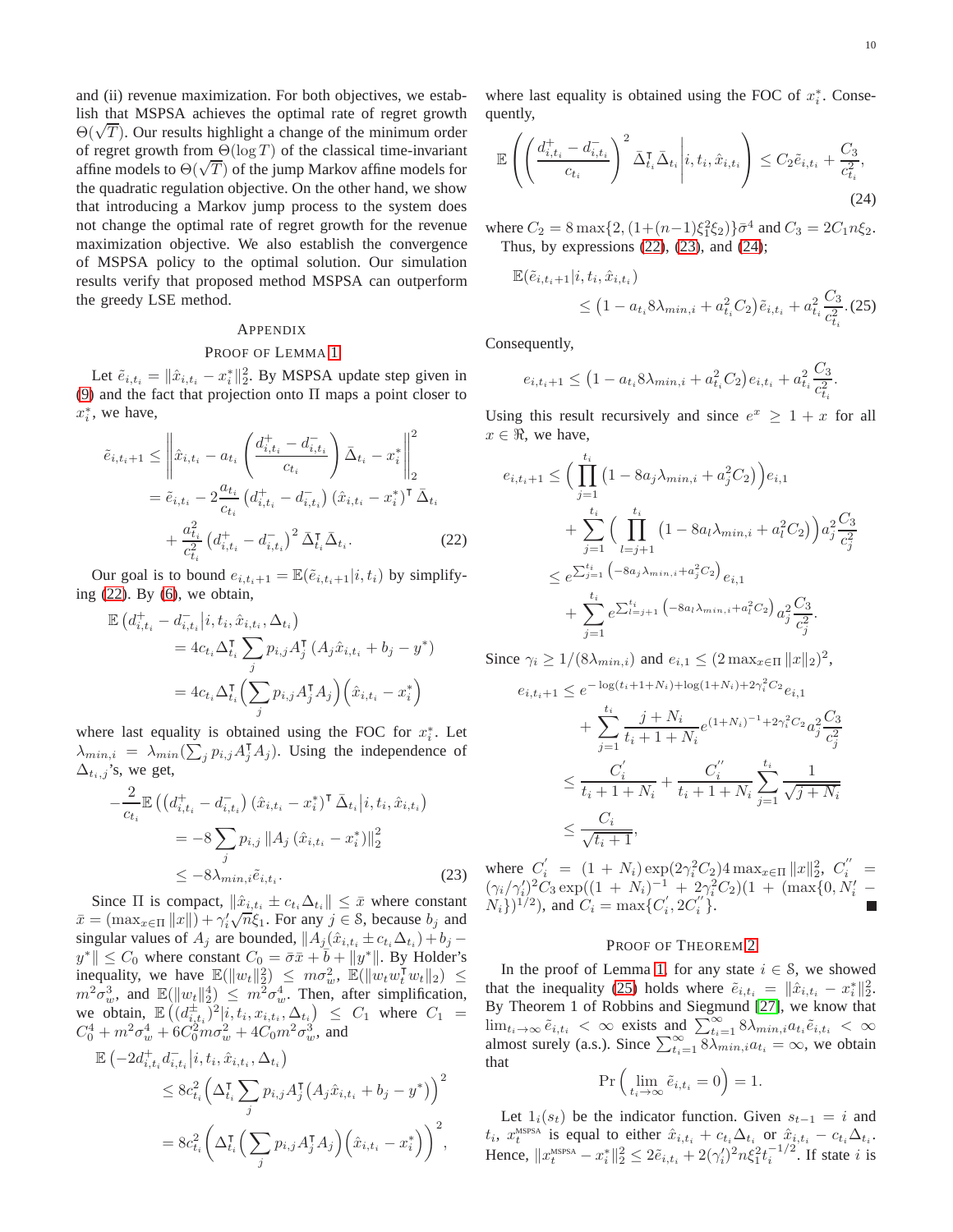recurrent,  $Pr(\lim_{t\to\infty} t_i < \infty) = 0$  because  $t_i$  is greater or equal to half of the number of times state  $i$  is occurred up to t. Therefore, for a recurrent state  $i \in \mathcal{S}$ ,

$$
\Pr\left(\lim_{t\to\infty} 1_i(s_{t-1})||x_t^{\text{MSPSA}} - x_i^*||_2^2 = 0\right) \n= \Pr\left(\lim_{t\to\infty} 1_i(s_{t-1})||x_t^{\text{MSPSA}} - x_i^*||_2^2 = 0|\lim_{t\to\infty} t_i = \infty\right) \n\ge \Pr\left(\lim_{t\to\infty} (2\tilde{e}_{i,t_i} + 2(\gamma_i')^2 n \xi_1^2 t_i^{-1/2}) = 0|\lim_{t\to\infty} t_i = \infty\right) \n= \Pr\left(\lim_{t_i\to\infty} \tilde{e}_{i,t_i} = 0\right) = 1.
$$

So, for a recurrent state i and for any  $\epsilon > 0$ , we have,

$$
\lim_{t' \to \infty} \Pr\left(1_i(s_{t-1}) \|x_t^{\text{MSPSA}} - x_i^*\|_2^2 > \epsilon \text{ for some } t \ge t'\right) = 0.
$$
\n(26)

If a state  $i \in \mathcal{S}$  is transient, then for any  $\epsilon > 0$ , we have,

$$
\lim_{t' \to \infty} \Pr\left(1_i(s_{t-1})||x_t^{\text{MSPSA}} - x_i^*||_2^2 > \epsilon \text{ for some } t \ge t'\right)
$$
  
\$\le\$ 
$$
\lim_{t' \to \infty} \Pr\left(s_{t-1} = i \text{ for some } t \ge t'\right) = 0, (27)
$$

where last equality is due to Borel-Cantelli lemma and the fact that  $\sum_{t=0}^{\infty} \Pr(s_t = i) < \infty$  for a trasient state *i*.

By definition, expression [\(11\)](#page-5-7) holds, if and only if, for every  $\epsilon > 0$ ,  $\lim_{t' \to \infty} \Pr(\|x_t^{\text{MSPSA}} - x_{s_{t-1}}^*\|_2^2 > \epsilon \text{ for some } t \ge t') =$ 0. Any state  $i \in \mathcal{S}$  is either recurrent or transient. Hence, by [\(26\)](#page-10-0) and [\(27\)](#page-10-1), we obtain that, for any  $\epsilon > 0$ ,

$$
\lim_{t \to \infty} \Pr\left(\|x_t^{\text{MSPSA}} - x_{s_{t-1}}^*\|_2^2 > \epsilon \text{ for some } t \ge t'\right)
$$
\n
$$
\le \lim_{t \to \infty} \sum_{i=1}^K \Pr\left(1_i(s_{t-1}) \|x_t^{\text{MSPSA}} - x_i^*\|_2^2 > \epsilon \text{ for some } t \ge t'\right)
$$
\n= 0.

Since [\(11\)](#page-5-7) holds and  $||x_T^{\text{MSPSA}} - x_i^*||_2^2 \leq C_0$  where  $C_0 =$  $(2 \max_{x \in \Pi} ||x|| + \gamma'_i \sqrt{n} \xi_1^{\mathsf{T}})^2$ , by Lebesgue's dominated convergence theorem,

$$
\lim_{t \to \infty} \mathbb{E}\left(\|x_t^{\text{MSPSA}} - x_{s_{t-1}}^*\|_2^2\right) = 0.
$$

#### PROOF OF THEOREM [3](#page-5-1)

Let the transition probability from any state to any other state be  $1/K$ . Without loss of generality, take  $y^* = 0$ . Let  $w_t$ be i.i.d. with distribution  $N(\mathbf{0}_m, \sigma_w^2 I_m)$  which is independent of the state.

Because additional observations can't increase the growth rate of regret for an optimal policy, we assume that the decision maker receives the observation values corresponding to the input  $x_t^{\mu}$  from all other states that didn't occur at time t as additional observations at time  $t$ . Hence, at each  $t$ , the decision maker gets observations from the affine functions of all states for input  $x_t^{\mu}$ . Let's define A, b, and  $w_t$  as

$$
A = \begin{bmatrix} A_1 \\ \vdots \\ A_K \end{bmatrix} \quad b = \begin{bmatrix} b_1 \\ \vdots \\ b_K \end{bmatrix} \quad w_t = \begin{bmatrix} w_t^{(1)} \\ \vdots \\ w_t^{(K)} \end{bmatrix}
$$

where  $w_t^{(i)}$  denotes the system noise of observation from state i. Now, for any policy  $\mu$ , we can express the observation vector at t as

$$
y_t^{\mu} = Ax_t^{\mu} + b + w_t.
$$

Observe that FOC for the optimal input  $x_{s_{t-1}}^*$  at time t obtained from minimizing [\(6\)](#page-3-1) is the same for any state  $s_{t-1}$  ∈  $S$  for our fixed choice of  $P$ . Hence, we drop the dependence on the previous state  $s_{t-1}$  along with P and denote it as  $x^*(\theta)$ , *i.e.*,  $x_{s_{t-1}}^* = x^*(\theta)$ , to express the dependence on  $\theta$ . With the new notation, FOC can be expressed as

$$
\nu = A^{\mathsf{T}}(Ax^*(\theta) + b) = 0.
$$

<span id="page-10-0"></span>Consequently, the optimal price given in [\(7\)](#page-3-4) becomes

<span id="page-10-4"></span>
$$
x^*(\theta) = -(A^{\mathsf{T}}A)^{-1}A^{\mathsf{T}}b.
$$

<span id="page-10-1"></span>Let's express  $\theta_k$  as  $\theta_k = [b_{k,1}, a_{k,1}, ..., b_{k,m}, a_{k,m}]^{\mathsf{T}}$  where  $b_{k,i}$  is the *i*th entry of  $b_k$  and  $a_{k,i}$  is the *i*th row vector of  $A_k$ . We fix a compact rectangle  $\Theta \subset \mathbb{R}^{K \times m \times (n+1)}$  such that, for any  $\theta \in \Theta$ ,  $x^*(\theta)$  is contained in  $\Pi$  and  $A_k$  is full column rank for all  $k \in S$ . <sup>[2](#page-10-2)</sup> Since P and  $\{f_i\}_{i=1}^K$  are already fixed, our goal is to obtain the performance of the worst-case system parameter  $\theta$  that is chosen from the set  $\Theta$ .

Applying implicit function theorem on  $\nu$  gives

$$
\frac{\partial x^*(\theta)}{\partial \theta} = -\left(\frac{\partial \nu}{\partial x^*(\theta)}\right)^{-1} \frac{\partial \nu}{\partial \theta} = -(A^{\mathsf{T}}A)^{-1} \frac{\partial \nu}{\partial \theta}, \tag{28}
$$

and by calculus, we have,

<span id="page-10-5"></span>
$$
\left(\frac{\partial \nu}{\partial \theta}\right)^{\mathsf{T}} = \left(Ax^*(\theta) + b\right) \otimes \begin{bmatrix} \mathbf{0}_n^{\mathsf{T}} \\ \mathbb{I}_n \end{bmatrix} + A \otimes \begin{bmatrix} 1 \\ x^*(\theta) \end{bmatrix} . \tag{29}
$$

Let  $M = Km$ . Density of the output vector up to time t given the parameter vector  $\theta$  and input vector  $X^t$  can be written as

$$
g(Y^t|X^t, \theta) = \prod_{i=1}^t \frac{\exp\left(-\|y_i^{\mu} - b - Ax_i^{\mu}\|_2^2/(2\sigma_w^2)\right)}{(2\pi\sigma_w^2)^{M/2}}.
$$

By writing the joint distribution as a product of conditionals and by the conditional independence of the input for any policy  $\mu$  from the parameter  $\theta$  given the information history vector  $I_{t-1}$ , we get,

$$
\frac{\partial \log g(Y^t, X^t | \theta)}{\partial \theta} = \frac{\partial \log g(Y^t | X^t, \theta)}{\partial \theta} = \frac{1}{\sigma_w^2} \sum_{i=1}^t w_i \otimes \begin{bmatrix} 1 \\ x_i^{\mu} \end{bmatrix}.
$$

By using the mixed product property  $(A \otimes B)(C \otimes D) =$  $AC \otimes BD$  and the independence of  $w_i$ , we obtain the fisher information for  $g$  as

<span id="page-10-3"></span>
$$
I_t^{\mu}(\theta) = \mathbb{E}\left(\frac{\partial \log g(Y^t | X^t, \theta)}{\partial \theta} \frac{\partial \log g(Y^t | X^t, \theta)}{\partial \theta}\bigg| X^t, \theta\right)
$$

$$
= \frac{1}{\sigma_w^2} I_M \otimes \left(\sum_{i=1}^t \begin{bmatrix} 1\\ x_i^{\mu} \end{bmatrix} [1, (x_i^{\mu})^{\mathsf{T}}] \right). \tag{30}
$$

<span id="page-10-2"></span><sup>2</sup>The existence of  $\Theta$  can be shown by the continuity of  $x^*(\theta)$  on a compact rectangle  $\Theta'$  which satisfies  $A_k$  to be full column rank for all  $k \in \mathcal{S}$  and for any  $\theta \in \Theta'$ , and contains a fixed point  $\theta'$  in its interior for which  $x^*(\theta')$  is in the interior of Π. The existance of  $Θ'$  can be shown by using the continuity of the determinant of  $A_k^{\mathsf{T}} A_k$  for each  $k \in \mathcal{S}$  at the fixed point  $\theta'$ .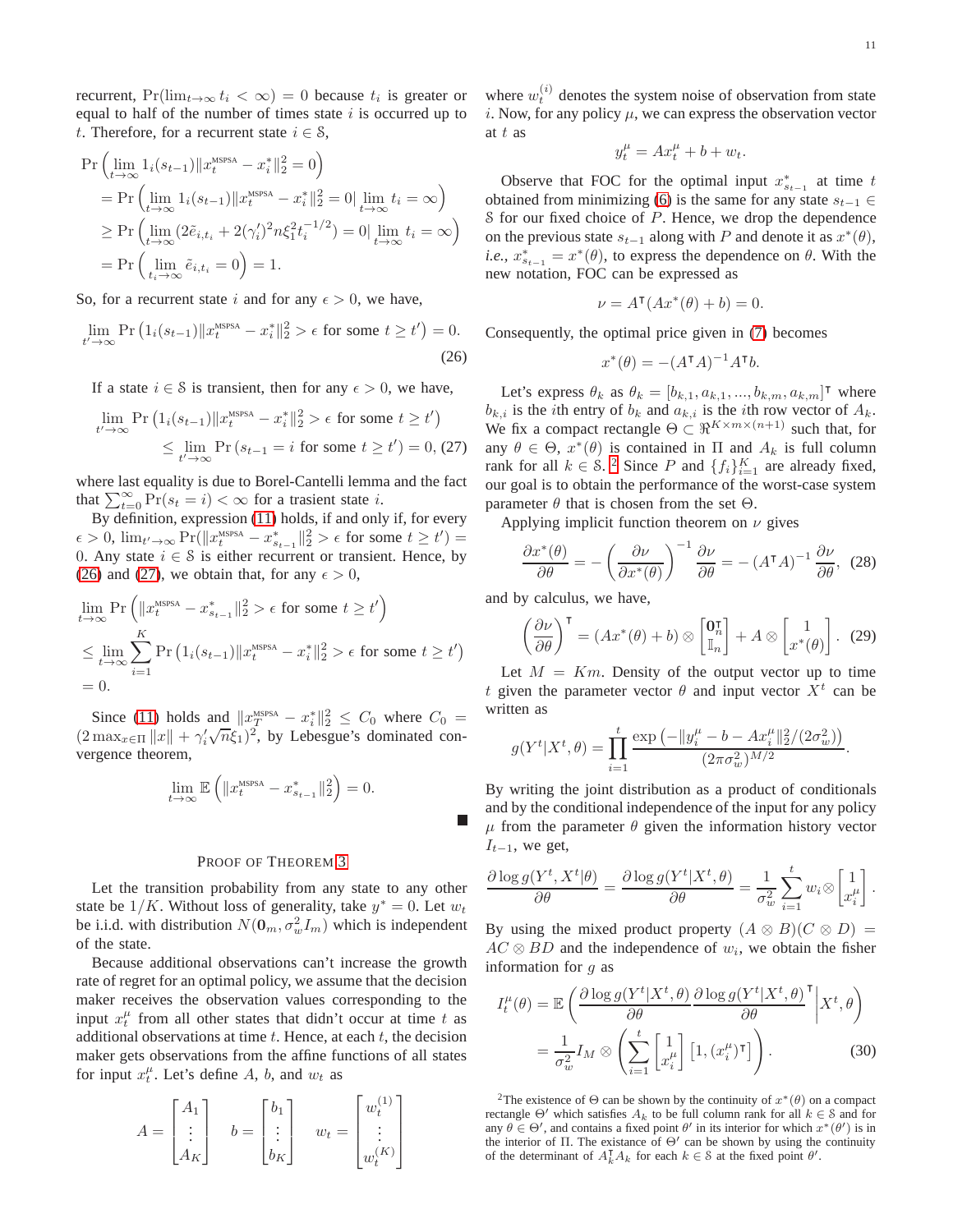Now, we choose a prior distribution  $\lambda$  as an absolutely continuous density on  $\Theta$  taking positive values in the interior of  $\Theta$  and zero on its boundary. We choose  $A$  and  $b$  to be independently distributed with distributions  $\lambda_A$  and  $\lambda_b$ , respectively, so that  $\lambda = \lambda_A \lambda_b$ . Take  $C(\theta) = b^{\dagger} \otimes [-x^*(\theta), I_n]$ . Now, we use the multivariate van Trees inequality [\[26\]](#page-12-24) in a similar way in [\[4\]](#page-12-1). This inequality can be expressed as

$$
\mathbb{E}\left(\|\hat{x}^{\mu}_{t}-x^{*}(\theta)\|_{2}^{2}\right) \geq \frac{\left(\mathbb{E}\left(\text{tr}\left(C(\theta)\frac{\partial x^{*}(\theta)}{\partial \theta}^{\mathsf{T}}\right)\right)\right)^{2}}{\mathbb{E}\left(\text{tr}\left(C(\theta)I_{t-1}^{\mu}(\theta)C(\theta)^{\mathsf{T}}\right)\right)+\tilde{I}(\lambda)}
$$
\n(31)

where the expectation operators are also taken over the prior distribution  $\lambda$  and  $I(\lambda)$  is some constant given  $\lambda$ , which can be seen as the Fisher information for the distribution  $\lambda$ .

By  $(30)$ , we have,

$$
\text{tr}\left(C(\theta)I_{t-1}^{\mu}(\theta)C(\theta)^{\mathsf{T}}\right) = \frac{b^{\mathsf{T}}b}{\sigma_w^2} \sum_{i=1}^{t-1} \|x_i^{\mu} - x^*(\theta)\|_2^2
$$
  

$$
\leq c_0 \sum_{i=1}^{t-1} \|x_i^{\mu} - x^*(\theta)\|_2^2 \qquad (32)
$$

where  $c_0 = (K\overline{b}^2)/\sigma_w^2$ .

Let's define  $P = I_M - A(A^{\dagger}A)^{-1}A^{\dagger}$ . Since  $A^{\dagger}A$  is symmetric positive definite, by [\(28\)](#page-10-4) and [\(29\)](#page-10-5), we obtain

$$
\operatorname{tr}\left(C(\theta)\frac{\partial x^*(\theta)}{\partial \theta}^{\mathsf{T}}\right) = \operatorname{tr}\left(-C(\theta)\frac{\partial \nu}{\partial \theta}^{\mathsf{T}}(A^{\mathsf{T}}A)^{-1}\right)
$$

$$
= -b^{\mathsf{T}}(Ax^*(\theta) + b)\operatorname{tr}\left((A^{\mathsf{T}}A)^{-1}\right)
$$

$$
= -b^{\mathsf{T}}Pb\operatorname{tr}\left((A^{\mathsf{T}}A)^{-1}\right).
$$

By singular value decomposition (SVD) of A, observe that  $P = UD(\mathbf{0}_n^{\mathsf{T}}, \mathbf{1}_{M-n}^{\mathsf{T}})U^{\mathsf{T}}$  where  $U \in \Re^{M \times M}$  is an orthogonal matrix, and  $D(d_1, ..., d_M)$  denotes a diagonal matrix with diagonal entries  $d_1, ..., d_M$ . Hence, P is symmetric positive semidefinite. Also observe that  $tr((A^{\dagger}A)^{-1}) \ge n/(K\bar{\sigma}^2)$ . Then, we can bound the numerator term,

$$
\left(\mathbb{E}\left(\text{tr}\left(\mathbb{C}(\theta)\frac{\partial x^*(\theta)}{\partial \theta}^{\mathsf{T}}\right)\right)\right)^2 \geq \frac{n^2}{K^2 \bar{\sigma}^4} \left(\mathbb{E}\left(b^{\mathsf{T}} P b\right)\right)^2 . (33)
$$

Observe that  $\overline{P} = \mathbb{E}(P)$  is symmetric positive semidefinite and nonzero for  $K > 1$  (or  $K = 1$  and  $m > n$ ) since  $tr(P) =$  $\mathbb{E}(\text{tr}(P)) = Km - n$ . Hence, there exists some direction  $z \in$  $\Re^M$  such that  $z^T \overline{P} z > 0$ , and, consequently, there exists some distribution  $\lambda_b$  such that  $\mathbb{E}(b)^\intercal \overline{P} \mathbb{E}(b) > 0$ . More specifically, if  $\mathbb{E}(b)^\intercal \overline{P} \mathbb{E}(b) = 0$  for some choice of  $\lambda_b$ , we can change that choice of  $\lambda_b$  to shift the mean of b slightly in the direction of z, and have  $\mathbb{E}(b)^\intercal \overline{P} \mathbb{E}(b) > 0$ . By independence of b and P,

$$
\mathbb{E}\left(b^{\mathsf{T}}Pb\right) = \mathbb{E}(b)^{\mathsf{T}}\bar{P}\mathbb{E}(b) + \mathbb{E}\left((b - \mathbb{E}(b))^{\mathsf{T}}P\left(b - \mathbb{E}(b)\right)\right) \geq \mathbb{E}(b)^{\mathsf{T}}\bar{P}\mathbb{E}(b).
$$
\n(34)

Hence, by expressions [\(31\)](#page-11-0), [\(32\)](#page-11-1), [\(33\)](#page-11-2), and [\(34\)](#page-11-3);

$$
\sum_{t=2}^{T} \mathbb{E} \left( \| \hat{x}_t^{\mu} - x^*(\theta) \|_2^2 \right) \ge \sum_{t=2}^{T} \frac{c_1}{\mathbb{E}(\sum_{i=1}^{t-1} \| x_i^{\mu} - x^*(\theta) \|_2^2) + c_2}
$$

$$
\ge \sum_{t=2}^{T} \frac{c_1}{\mathbb{E}(\sum_{i=1}^{T} \| x_i^{\mu} - x^*(\theta) \|_2^2) + c_2},
$$
(35)

<span id="page-11-0"></span>where  $c_1 = n^2 (\mathbb{E}(b))^T \overline{P} \mathbb{E}(b))^2 / (K^2 \overline{\sigma}^4 c_0)$  and  $c_2 = \tilde{I}(\lambda)/c_0$ . Since  $\bar{\mathcal{E}}_T^{\mu} \geq \mathbb{E}(\sum_{i=1}^T ||x_i^{\mu} - x^*(\theta)||_2^2)$ , by [\(35\)](#page-11-4), we have,

<span id="page-11-4"></span>
$$
\hat{\mathcal{E}}_T^{\mu} \ge \frac{c_1(T-1)}{\bar{\mathcal{E}}_T^{\mu} + c_2} \ge \frac{c_1(T-1)}{(1 + c_2/\bar{\mathcal{E}}_1^{\mu})\bar{\mathcal{E}}_T^{\mu}}.
$$

Let  $x_k^*(\theta)$  denote the kth entry of  $x^*(\theta)$ , and, by extreme value theorem,  $u_k = \sup_{\theta \in \Theta} x_k^*(\theta)$  and  $l_k = \inf_{\theta \in \Theta} x_k^*(\theta)$ are attained. Since  $x^*(\theta)$  is not a constant over  $\Theta$  (otherwise  $\frac{\partial x^*(\theta)}{\partial \theta}$  would be zero for all  $\theta \in \Theta$ , and left hand side of [\(33\)](#page-11-2) would be zero for any  $\lambda$  which is a contradiction),  $\max_{k \in \{1,...,n\}} (u_k - l_k) > 0$ . For any policy  $\mu$ ,  $\bar{\mathcal{E}}_1^{\mu} = \sup_{\theta \in \Theta} \mathbb{E}(\|x_1^{\mu} - x^*(\theta)\|_2^2 | \theta) \geq \max_{k \in \{1, ..., n\}} ((u_k (l_k)/2)^2 > 0$ . Hence, we have,  $\hat{\mathcal{E}}_T^{\mu} \geq (CT)/\bar{\mathcal{E}}_T^{\mu}$  where  $C = c_1/2 / (1 + (4c_2 / \max_{k \in \{1,...,n\}} (u_k - l_k)^2)).$ 

#### PROOF OF LEMMA [5](#page-7-1)

<span id="page-11-1"></span>We will follow the steps in Lemma [1](#page-4-1) and simplify inequality [\(22\)](#page-9-1). By [\(16\)](#page-6-2), we obtain,

$$
\mathbb{E} \left( d_{i,t_i}^+ - d_{i,t_i}^- | i, t_i, \hat{x}_{i,t_i}, \Delta_{t_i} \right)
$$
  
=  $-2c_{t_i} \Delta_{t_i}^{\mathsf{T}} \sum_j p_{i,j} \left( \left( A_j + A_j^{\mathsf{T}} \right) \hat{x}_{i,t_i} + b_j \right)$   
=  $-2c_{t_i} \Delta_{t_i}^{\mathsf{T}} \left( \sum_j p_{i,j} \left( A_j + A_j^{\mathsf{T}} \right) \right) \left( \hat{x}_{i,t_i} - x_i^* \right),$ 

where last equality is obtained using the FOC for  $x_i^*$ . Let  $\lambda_{min,i} = \lambda_{min}(-\sum_j p_{i,j}(A_j + A_j^{\mathsf{T}})/2)$ . Using the independence of  $\Delta_{t_i,j}$ 's, we obtain,

$$
-\frac{2}{c_{t_i}} \mathbb{E} \left( \left( d_{i,t_i}^+ - d_{i,t_i}^- \right) (\hat{x}_{i,t_i} - x_i^*)^\mathsf{T} \bar{\Delta}_{t_i} | i, t_i, \hat{x}_{i,t_i} \right)
$$
  
=  $4 (\hat{x}_{i,t_i} - x_i^*)^\mathsf{T} \left( \sum_j p_{i,j} (A_j + A_j^\mathsf{T}) \right) (\hat{x}_{i,t_i} - x_i^*)$   
 $\leq -8\lambda_{min,i} \tilde{e}_{i,t_i}.$ 

<span id="page-11-2"></span>As in Lemma [1,](#page-4-1)  $\|\hat{x}_{i,t_i} \pm c_{t_i}\Delta_{t_i}\| \leq \bar{x}$ . Hence, for any  $j \in \mathcal{S}$ ,  $(\hat{x}_{i,t_i} \pm c_{t_i} \Delta_{t_i})^{\mathsf{T}} (A_j(\hat{x}_{i,t_i} \pm c_{t_i} \Delta_{t_i}) + b_j) \leq \bar{\sigma} \bar{x}^2 + \bar{b} \bar{x}$ . Since  $\mathbb{E}(\|w_t\|_2^2) \leq n\sigma_w^2$ ,  $\mathbb{E}((d_{i,t_i}^{\pm})^2|i,t_i,\hat{x}_{i,t_i},\Delta_{t_i}) \leq C_1$  where constant  $C_1 = (\bar{\sigma}\bar{x}^2 + \bar{b}\bar{x})^2 + n\sigma_w^2\bar{x}^2$ . Consequently,

$$
\mathbb{E}\left(\left(d_{i,t_{i}}^{+}-d_{i,t_{i}}^{-}\right)^{2}\Big|i,t_{i},\hat{x}_{i,t_{i}},\Delta_{t_{i}}\right) \leq 2c_{t_{i}}^{2}\bigg(\Delta_{t_{i}}^{T}\bigg(\sum_{j}p_{i,j}\left(A_{j}+A_{j}^{T}\right)\bigg)\bigg(\hat{x}_{i,t_{i}}-x_{i}^{*}\bigg)\bigg)^{2}+2C_{1},
$$

<span id="page-11-3"></span>and thus, we obtain [\(24\)](#page-9-3) where  $C_2 = 8 \max\{2, (1 + (n 1(\xi_1^2 \xi_2) \overline{\sigma}^2$  and  $C_3 = 2C_1 n \xi_2$ . Therefore, [\(25\)](#page-9-0) holds and the rest of the proof is the same as in Lemma [1.](#page-4-1)